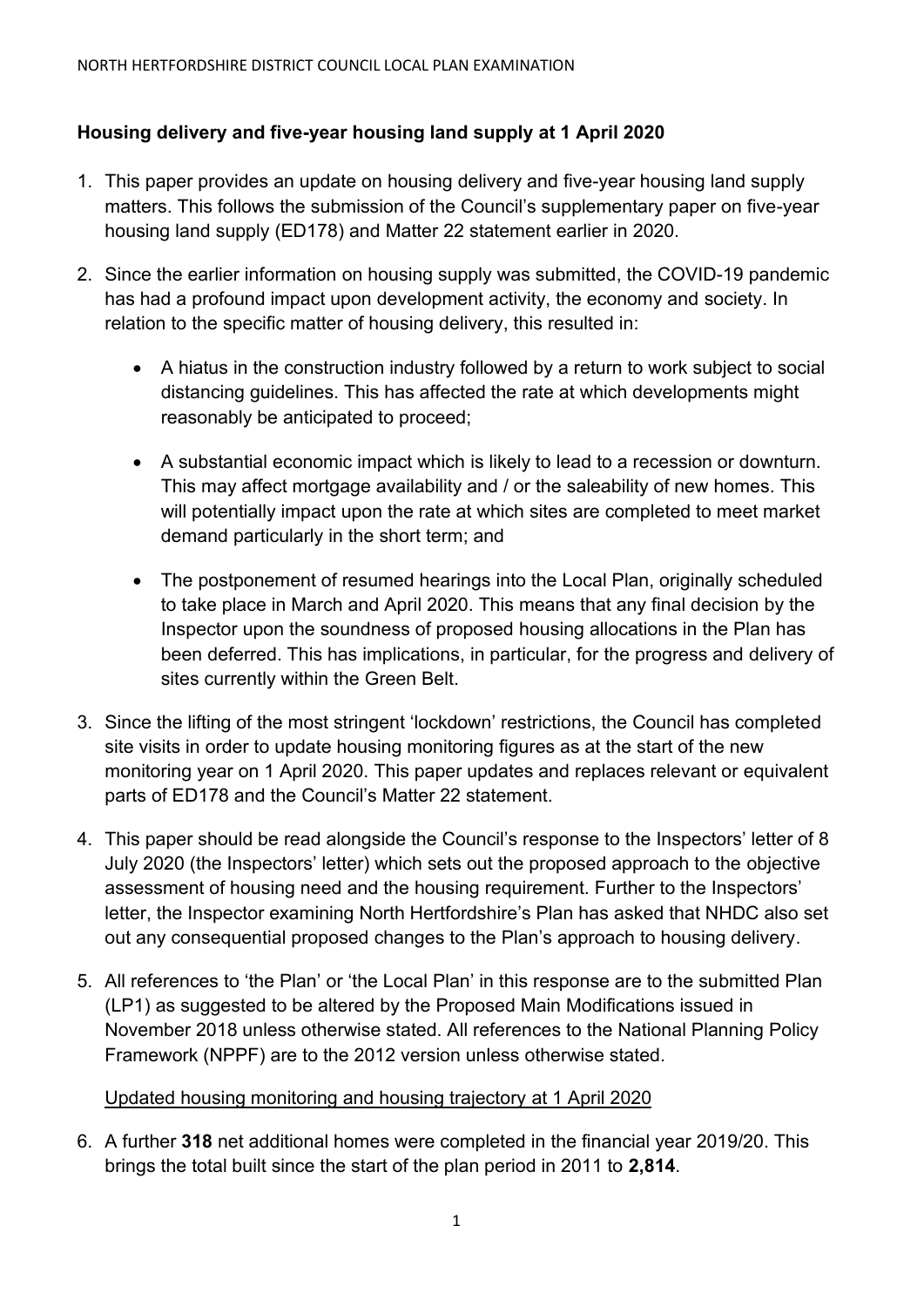- 7. Taking into account the factors above, and new permissions granted during 2019/20, an updated housing trajectory has been produced. This is contained in Appendix A in both tabular and graph form, along with an updated 'components of supply' graph. This replicates the formats requested by the Inspector and presented in ED178 and the Council's Matter 22 statement.
- 8. The revised trajectory shows total potential delivery of **14,656** homes over the Plan period 2011-2031. This is similar to the total figure shown in ED178 (14,841).
- 9. The trajectory has been informed by informal discussion with representatives for a number of proposed sites in the Plan. Promoters for the largest, strategic sites generally retain an optimistic outlook. Their schemes remain reliant upon the progress of this plan and the subsequent submission and / or determination of planning applications. As such, substantive completions on these sites are not anticipated until the mid-2020s. This can be seen in the 'components of supply' graph referenced above. This provides time for a recovery from current social and economic conditions and it has not been deemed necessary to make substantive alterations to the previous assumptions for most of these sites. However, lower delivery has been assumed from the proposed north of Baldock site (Policy SP14) with a maximum delivery of 250 units per year in the period to 2031. It is now anticipated half the proposed site (1,400 units) might now be delivered within the plan period to 2031.
- 10.Other proposed allocations remain subject to 'live' applications or pre-application discussions with the Council. Representatives of these sites have indicated they still intend to quickly progress schemes once there is clarity in relation to the Local Plan. It is not considered necessary to make substantial alterations to the assumptions for these sites.
- 11.The Council's housing team maintains contact with many of the Registered Providers operating in the District. A core group remain keen to expand their portfolios and have active delivery programmes. This provides the potential to 'front load' delivery of affordable housing and ensure continuity of housing supply even if economic conditions do adversely impact upon the private housing market.
- 12.A maximum of 30 units have been allowed for on most sites where completions are anticipated during the 2020/21 monitoring year. This recognises the immediate impacts of the construction sector and housing market shutdowns during spring 2020 and ongoing social distancing requirements $^1$ . All delivery rates were reviewed to ensure they broadly accord with the latest *Start to Finish* research by Lichfields<sup>2</sup> as well as with average completions recorded by volume housebuilders in their annual reports.

 $1$  Two wholly flatted developments which were well progressed prior to the shutdown are likely to complete by the end of 2020 delivering 47 and 71 units respectively. These are included in the anticipated completions for 2020/21 as a justified exception to this approach.

<sup>&</sup>lt;sup>2</sup> [https://lichfields.uk/media/5779/start-to-finish\\_what-factors-affect-the-build-out-rates-of-large-scale-housing](https://lichfields.uk/media/5779/start-to-finish_what-factors-affect-the-build-out-rates-of-large-scale-housing-sites.pdf)[sites.pdf](https://lichfields.uk/media/5779/start-to-finish_what-factors-affect-the-build-out-rates-of-large-scale-housing-sites.pdf)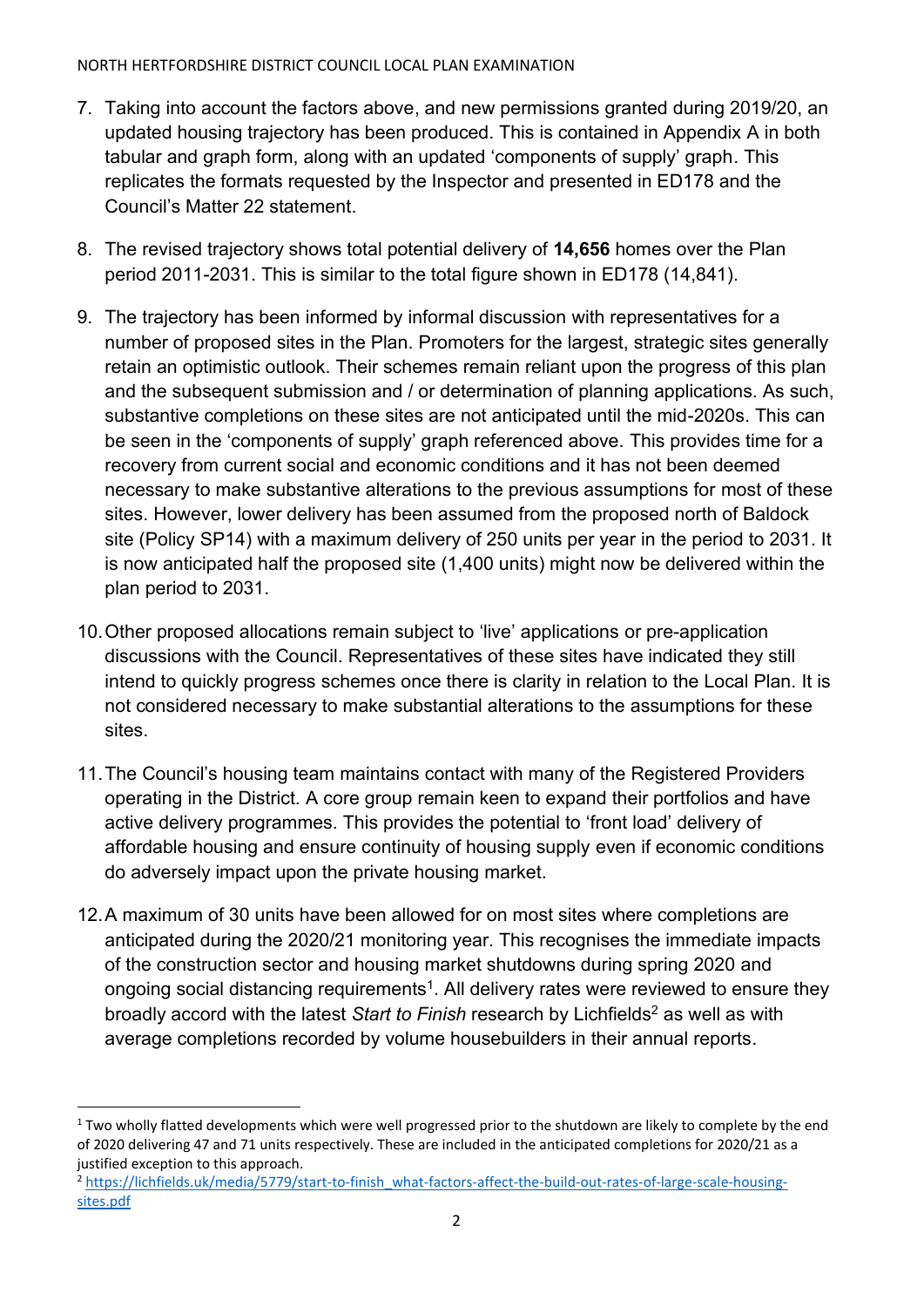13.A 15% non-implementation rate has been applied to extant planning permissions which have not yet commenced. This is considered appropriate as a matter of planning judgement in the current circumstances. The approach to windfalls remains as set out previously to the examination (see ED140) with the overall allowances for both large and small windfalls reduced proportionately to reflect that another year has passed. The delivery assumptions in the revised trajectory are therefore robust.

# Progress upon sites proposed for allocation in the Local Plan

- 14.Table A of ED178 set out the planning status of proposed allocations in the Plan where permissions or resolutions had been granted. Since the information for that paper was prepared:
	- Development has now been **completed** on sites BK1 and RY8;
	- Development has **commenced** on sites LG14, LS1 and RY1;
	- Outline planning permission has been granted for site RY10; and
	- A hybrid application for site RY7 has a resolution to grant planning permission subject to completion of a legal agreement (after 1 April 2020).
- 15.Proposed site RY5 was deleted at the proposed Main Modifications stage as development had commenced, rendering the proposed site allocation obsolete (MM338). The Council recommends that a consistent approach is taken and the following proposed allocations and their accompanying notations on the policies map are now also deleted through Main Modifications:
	- Policy BK1, Land off Cambridge Road, Barkway for 13 homes;
	- Policy KB3, Chas Lowe site, London Road, Knebworth for 14 homes;
	- Policy LG14, Site at Icknield Way, Letchworth Garden City for 8 homes;
	- Policy LG17, Hamonte, Letchworth Garden City for 30 homes;
	- Policy LS1, Land at Bedford Road, Lower Stondon for 120 homes;
	- Policy RY1, Land west of Ivy Farm, Baldock Road Royston for 279 homes;
	- Policy RY2, Land north of Newmarket Road, Royston for 330 homes;
	- Policy RY8, Land at Lumen Road, Royston for 14 homes; and
	- Policy WH1, Land between Horn Hill and Bendish Lane, Whitwell for 41 homes.

# Implications of the revised housing trajectory for infrastructure delivery

16.The Council's Matter 22 statement included an assessment of infrastructure requirements based upon the January 2020 housing trajectory. Given the relatively modest alterations to the overall trajectory (see paragraph 8), any differences from the version previously submitted would be *de minimis* in nature.

# Consideration of response to the Inspectors' letter in relation to proposed allocations

17.The response to the Inspectors' letter establishes that the housing requirement for North Hertfordshire's own needs should be amended to 11,600 homes in response to the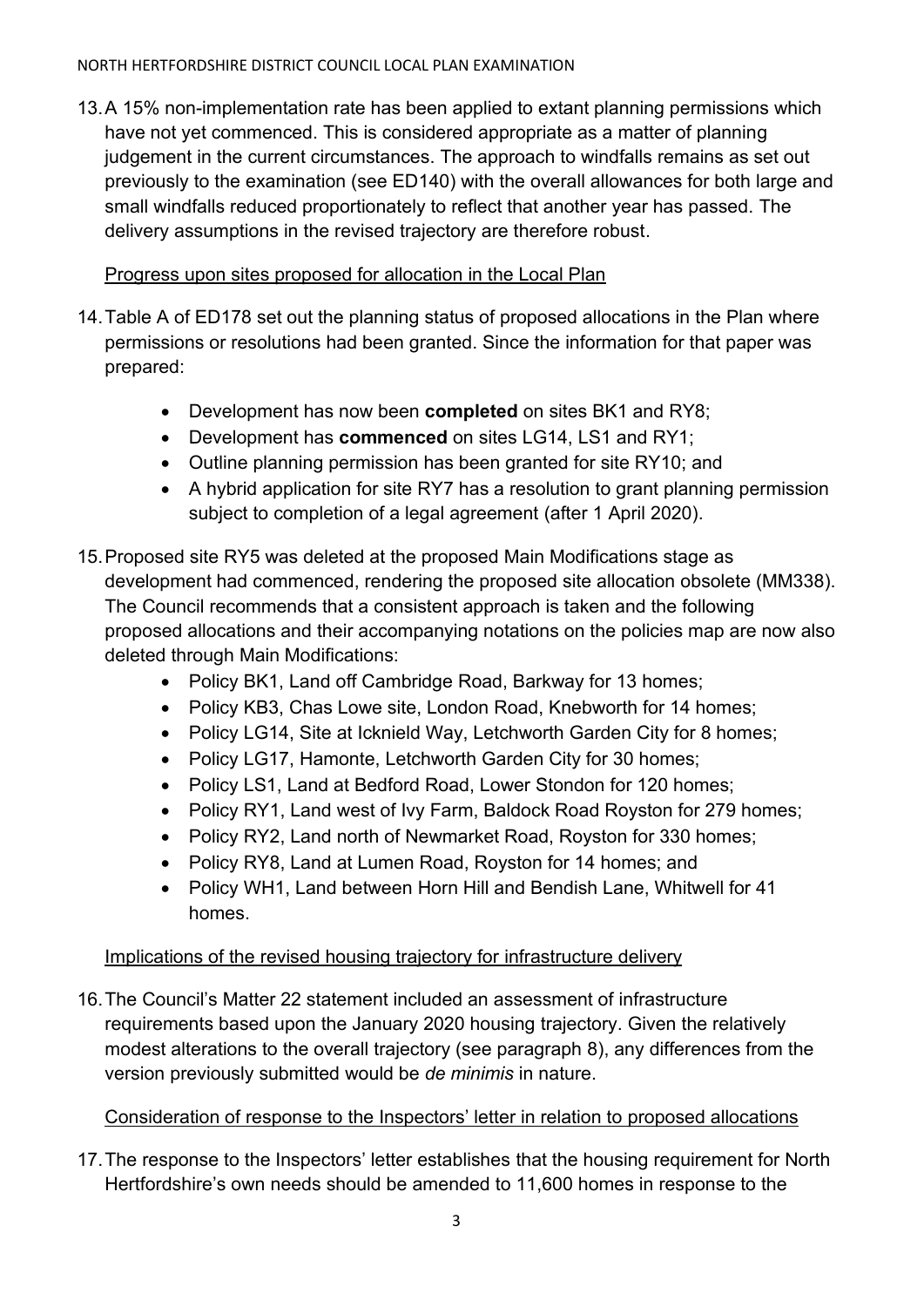updated OAN figures. This consists of approximately 11,450 homes within the Stevenage Housing Market Area (HMA) and 150 homes within the Luton HMA (see paragraph 18 of the response to the Inspectors' letter).

- 18.Notwithstanding this change, the Council does not wish to propose any further main modifications or other alterations to the proposed spatial strategy in the submitted Plan other than those suggested in Paragraph 15 above.
- 19.The Council has consistently sought to provide for its own housing needs as a priority. This principle has been applied across the District as a whole and also within the constituent parts of North Hertfordshire that fall within the Stevenage and Luton HMAs.
- 20.The revised trajectory suggests approximately 13,250 homes might now be delivered within the Plan period across the District to address North Hertfordshire's own housing needs. This includes 100 homes from the proposed East of Luton allocations to ensure needs arising from that small part of North Hertfordshire within the Luton HMA are met in full.
- 21.The delivery of 13,250 homes for North Hertfordshire's own needs would represent a buffer of approximately 14% over the revised housing requirement for the District of 11,600 homes. This information is summarised in the table below.

|                       | <b>North</b>         | Of which                |                         |
|-----------------------|----------------------|-------------------------|-------------------------|
|                       | <b>Hertfordshire</b> | <b>Within Stevenage</b> | <b>Within Luton HMA</b> |
|                       |                      | <b>HMA</b>              |                         |
| Requirement 2011-     | 11,600               | 11,450                  | 150                     |
| 2031                  |                      |                         |                         |
| Identified supply     | 13,250               | 13,100                  | 150                     |
| 2011-2031             |                      |                         |                         |
| Surplus / (shortfall) | $+1,650$             | $+1,650$                |                         |
| <b>Buffer</b>         | 14%                  | 14%                     | 0%                      |

#### **Housing delivery for North Hertfordshire's needs (rounded figures)**

- 22.The proposed East of Luton allocations have a total capacity of 2,100 homes (Policy SP19). As previously explained to the examination, this accommodates North Hertfordshire's agreed share of the unmet need from Luton and contributes towards the District's own identified housing needs within the Luton HMA. The revised trajectory currently assumes that approximately 1,500 homes might be delivered from the East of Luton sites by 2031. This reflects the delays in the examination process and the time required for delivery to commence on this strategic site once the examination's outcomes are known.
- 23.As set out above, 100 of the homes to be provided East of Luton are required to meet North Hertfordshire's own needs arising within the Luton HMA. This would leave a balance of 1,400 homes that are presently anticipated to be delivered by 2031 to address Luton's unmet housing needs.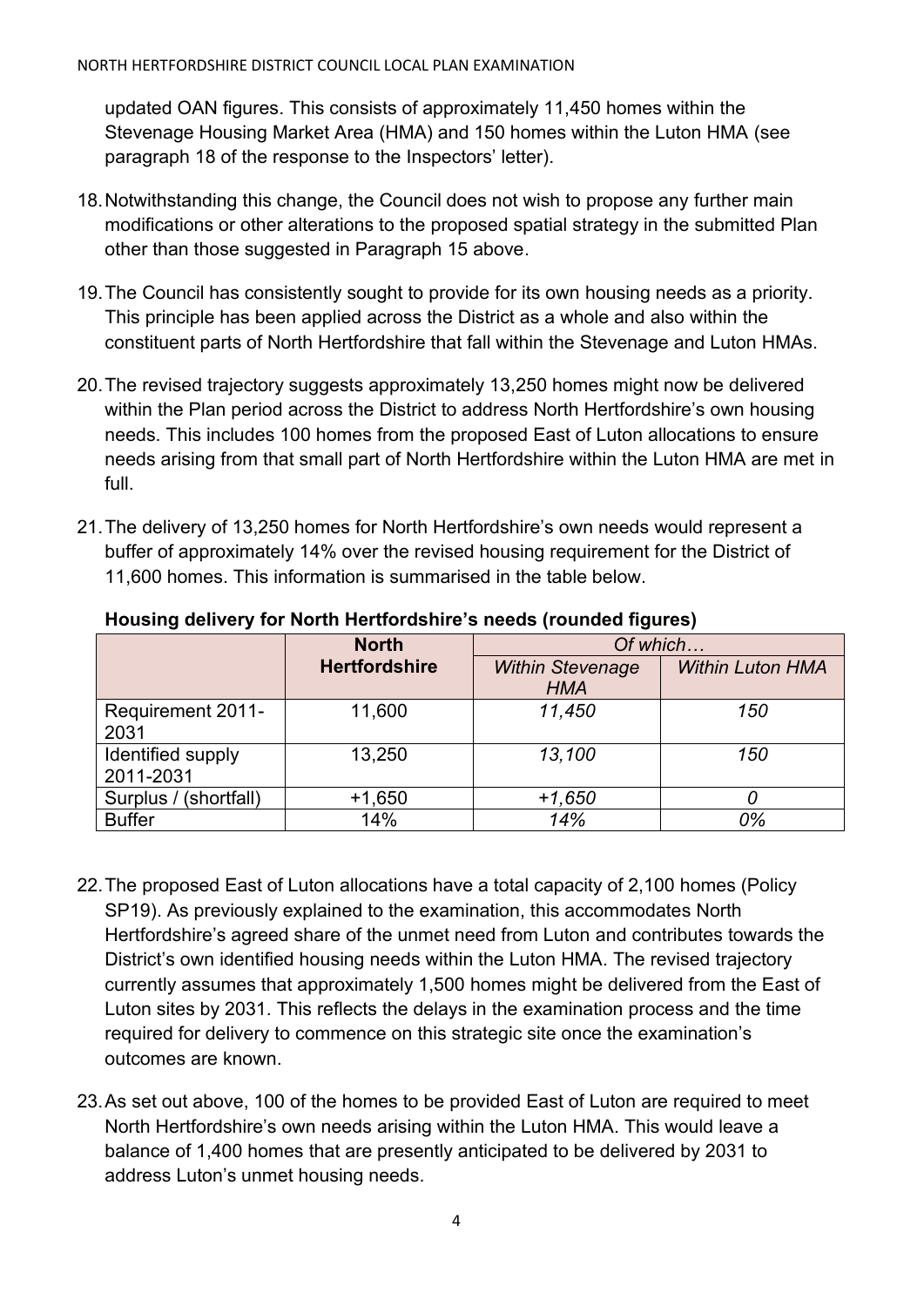24.Adding these elements together provides an overall housing requirement for the Plan of 13,000 homes over period 2011-2031. The total anticipated delivery of approximately 14,650 homes provides an overall buffer of 13% over this requirement:

| Total anticipated housing delivery 2011-2031:          | 14,650 |
|--------------------------------------------------------|--------|
| Delivery for Luton's unmet needs 2011-2031:            | 1,400  |
| Delivery for North Hertfordshire's needs 2011-2031:    | 13,250 |
| Total housing requirement 2011-2031:                   | 13,000 |
| Delivery for Luton's unmet needs 2011-2031:            | 1,400  |
| Housing requirement for North Hertfordshire 2011-2031: | 11,600 |

- 25.NHDC have previously explained to the examination that the buffer is an 'output' of the site selection and allocation process and housing delivery assumptions. There has never been a policy decision to pursue a buffer of any particular percentage or size (ED140, p.16, paragraphs 78 and 79).
- 26.The submitted Plan included a buffer of approximately 6% (NHDC Matter 4 Statement, paragraph 6). As the examination progressed this figure was revised to 7% (NHDC Matter 4 statement, paragraph 7), 4% (ED140, p.16, paragraph 76) and most recently back to 6% (ED178).
- 27.In the current economic circumstances, and given the further delays in being able to progress delivery of sites presently in the Green Belt, it is considered the increased 13% buffer is a robust response as a matter of planning judgement. It ensures flexibility. It provides greater certainty that the adjusted housing requirement will be met. It also provides greater surety that the Plan will continue to demonstrate a five-year housing land supply over its lifetime and that the requirements of the Housing Delivery Test will also be met (*see* below).
- 28.At the time of writing the full extent of the short-, medium- and long-term impacts of the COVID-19 pandemic upon the development industry and the housing market are unknown due to their unprecedented nature. The figures presented are best estimate based upon robust data sources and, where appropriate, informal liaison with site owners and promoters. Social and economic impacts may ultimately prove more severe than anticipated, adversely impacting upon the assumptions made at this point. Equally, economic recovery may take hold more quickly. Notwithstanding this point, the Council retains its ambition – set out in ED178 – to accelerate delivery on key strategic sites where possible and any demonstrable uplifts will be factored into the proposed early review of the Plan.
- 29.Previous evidence, including ED178, has outlined the difficulties in achieving and maintaining a five-year supply in North Hertfordshire. This is exacerbated by the backlog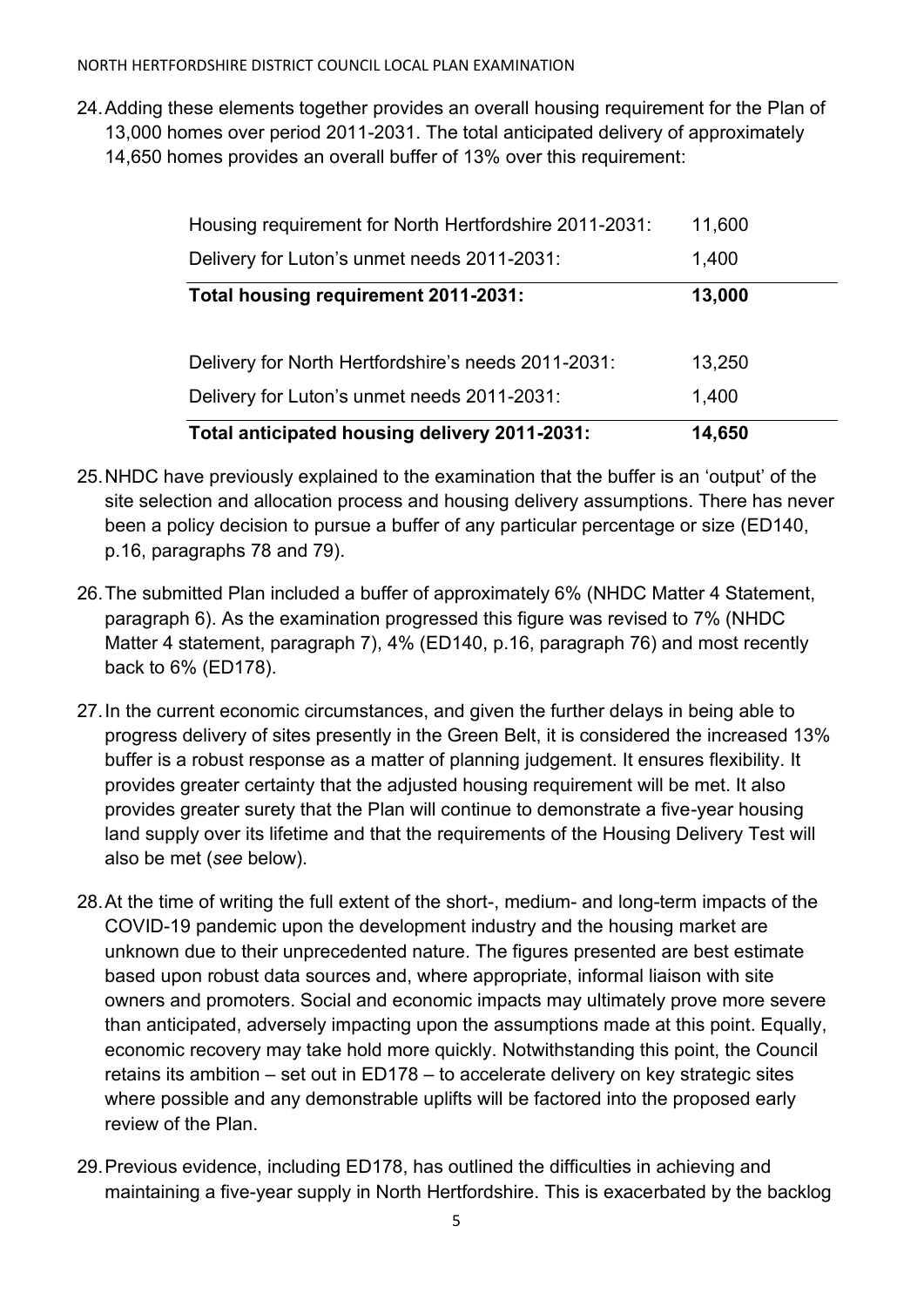that has accrued since the start of the Plan period in 2011. It is therefore prudent to provide an element of choice and flexibility. Constraining allocations too closely to the revised requirement would result in a failure to meet five-year land supply and / or Housing Delivery Test requirements. This is a significant risk and this approach is not recommended.

- 30.It is anticipated that delivery on several of the proposed strategic sites will now continue beyond 2031. Any future review of this Plan will, under current Government guidance, need to have regard to the Standard Method for calculating housing need as set out in NPPF2 and associated practice guidance. It is clear from the indicative standard method figures in ED171 that housing need in North Hertfordshire and across the whole of the Stevenage and Luton HMAs will continue to be an acute issue in any plan review. Releasing these sites from the Green Belt now will, in addition to making a major contribution to the revised housing requirement, provide greater surety of supply when future plan reviews are undertaken.
- 31.Continuing to identify the proposed North of Baldock and East of Luton allocations in full, along with those other strategic sites where some delivery is now anticipated to occur beyond 2031, allows for any future schemes to be considered holistically, provides certainty for future plan reviews and reduces the risk of further Green Belt alterations being required at the end of the Plan period, consistent with NPPF Paragraphs 83 and 85.
- 32.The example of *Guildford* demonstrates that Councils can lawfully propose a substantive buffer over and above the housing requirement<sup>3</sup>. This case similarly demonstrates that providing choice and flexibility over and above the housing requirement can be a contributory factor to the 'exceptional circumstances' required to release land from the Green Belt. The 13% buffer proposed by NHDC, when considered against the revised housing requirement for the District, is substantially smaller than that proposed by Guildford (approximately 40% over the housing requirement) but many of the principles in that case are equally applicable here.

### Implications for five-year housing land supply and the approach to delivering the housing requirement

- 33.It is a key requirement of national policy that the Plan establishes a five-year housing land supply. The Council is mindful that, once adopted, performance against the housing requirements will be judged using the tests of deliverability in NPPF2 as well as the Housing Delivery Test.
- 34.To date, the Council has proposed a 'stepped' approach to meeting the housing requirement and use of the *Liverpool* method in calculating five-year supply. This spreads any backlog in delivery across the remainder of the Plan period.

<sup>&</sup>lt;sup>3</sup> Compton Parish Council & Ors v Guildford Borough Council & Anor [2019] EWHC 3242 (Admin) (04 December 2019), [https://www.bailii.org/ew/cases/EWHC/Admin/2019/3242.html,](https://www.bailii.org/ew/cases/EWHC/Admin/2019/3242.html) accessed July 2020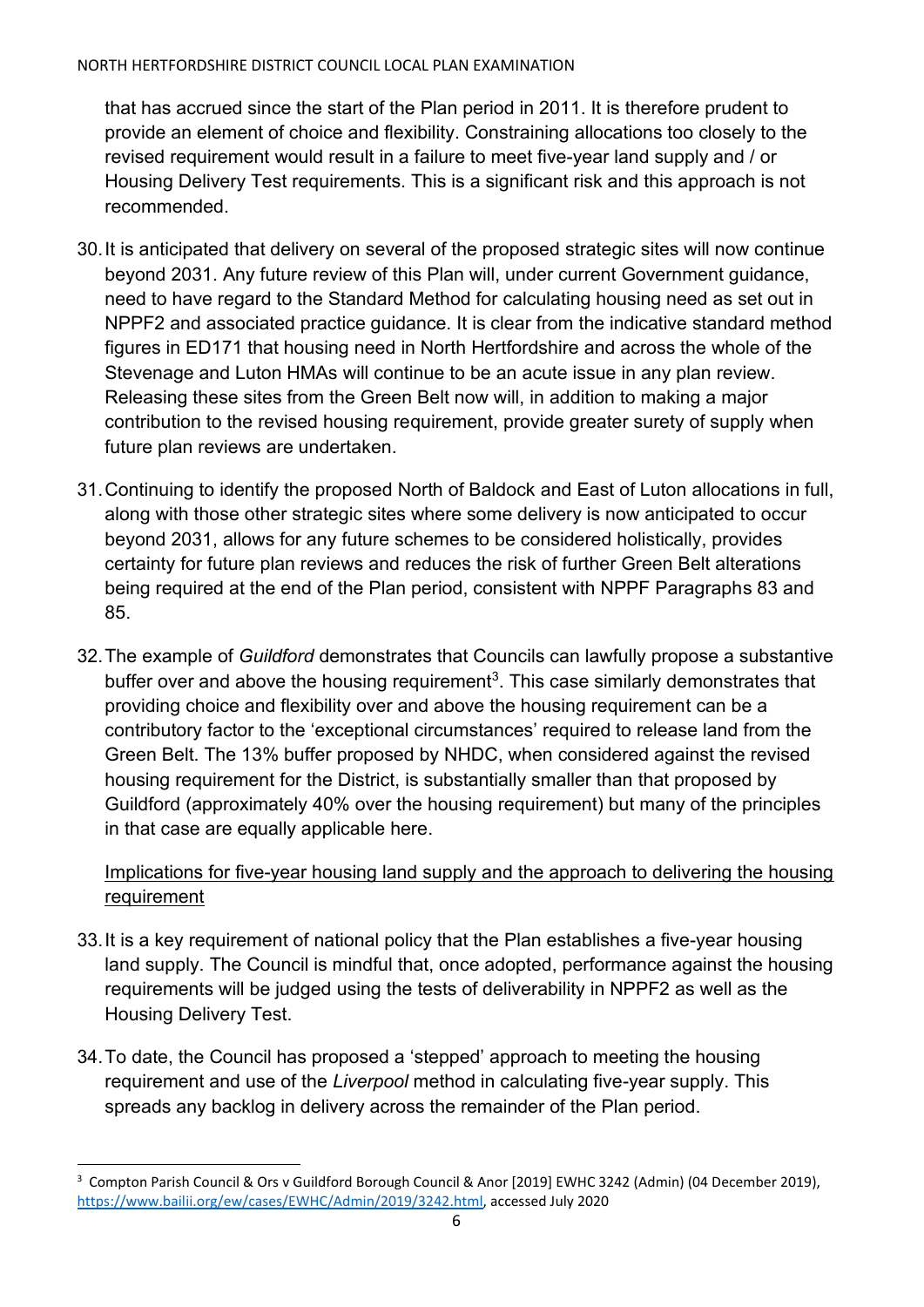- 35.These approaches are recommended only where Councils cannot deliver a more immediate response. In light of the reduced OAHN, the Council has considered whether a flat target and / or the *Sedgefield* method of calculating five-year supply might now be a realistic option. The detailed figures and reasoning underpinning this commentary are provided in Appendices B and C.
- 36.As with ED178, a range of scenarios have been considered. Notwithstanding the proposed reduction in the housing requirement to 13,000 homes, it remains the case that delivery since 2011 has fallen below the annualised rate of 650 homes per year every year since 2011.
- 37.On a flat trajectory, there would be an accrued backlog of more than 3,000 homes at 1 April 2020. A *Sedgefield* approach would require this to be addressed in full within the next five years with an additional 20% buffer reflecting the persistent under-delivery of new homes. Together, these measures lead to a five-year requirement of more than 7,500 homes. Even in supportive economic conditions, sustained delivery of more than 1,500 homes per year over a five-year period (or longer) is not considered credible.
- 38.The amount of development now anticipated in the five-year periods from 1 April 2019 and 1 April 2020 has reduced by approximately 300 homes compared to the figures set out in the Council's Matter 22 statement, as shown in the table below.

| <b>Base date</b> | Anticipated supply in five-year period |                           |  |  |  |  |  |  |  |  |
|------------------|----------------------------------------|---------------------------|--|--|--|--|--|--|--|--|
|                  | <b>ED178</b>                           | <b>Updated trajectory</b> |  |  |  |  |  |  |  |  |
| 1 April 2019     | 3,359                                  | 3,027                     |  |  |  |  |  |  |  |  |
| April 2020       | 4,425                                  | 4.146                     |  |  |  |  |  |  |  |  |

- 39.For the reasons set out in ED178, any suspension of the examination to consider alternate or additional sites is not a viable option. It is therefore necessary to construct the housing delivery requirements of the Plan in a way which reflect the anticipated delivery trajectory.
- 40.The Council's proposed approach broadly reflects that set out in ED178. Minor adjustments are proposed to reflect current circumstances and the reduced housing requirement:
	- The Council continues to propose a three-stepped approach to housing delivery utilising the *Liverpool* approach to backlog as the only achievable way forward:
	- Step 1 would continue to set a target of 350 homes from 2011 with this target now running until 2020 rather than 2019. The reasons for this are as per ED178;
	- Step 2 would set the same target of 500 homes, but for the next four years from 2020 (rather than five years from 2019 in ED178); while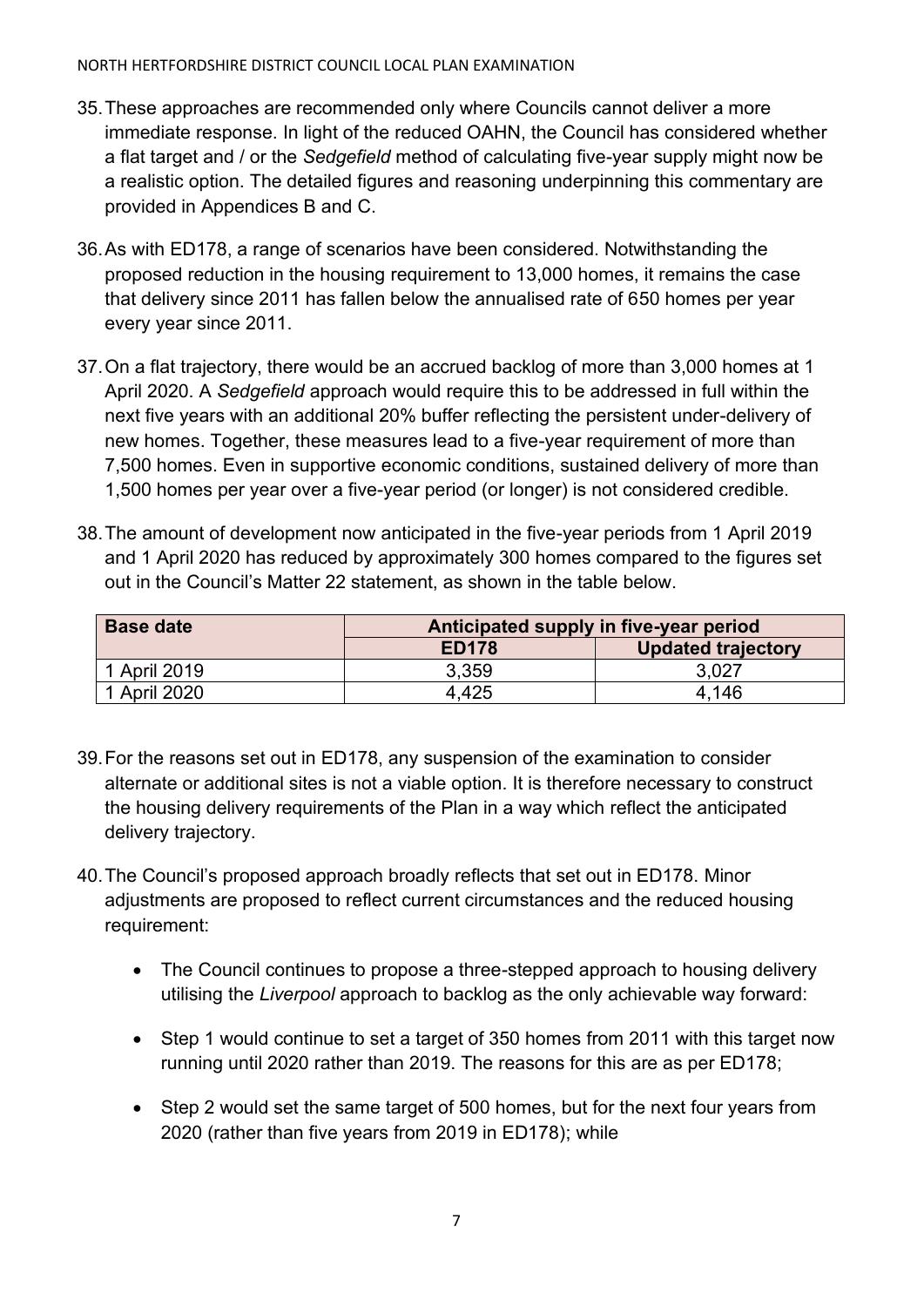- Step 3 would set a slightly lower target of 1,120 homes per year (vs. 1,250 in ED178) to deliver the balance of the overall requirement of 13,000 by 2031<sup>4</sup>.
- 41.As per ED178, this approach would represent a step-change to housing delivery in the next five-years and enable demonstration of a five-year supply with a 20% buffer and a reasonable 'margin of error' in the current circumstances. Based upon the anticipated delivery in the trajectory, the Council would continue to be able to demonstrate a fiveyear supply in future years pending the proposed early review. It would also maintain delivery above the Housing Delivery Test's 75% threshold, below which the 'presumption in favour of sustainable development' applies.

Implications of the revised housing trajectory for relevant policies and supporting text

- 42.Given that these matters remain to be examined, detailed proposed modifications have not been presented at this stage. However, the approaches set out in this paper are likely to require (further) modifications to:
	- Policy SP8 and its supporting text;
	- Policies SP14, SP15, SP16 & SP19 and their supporting text insofar as it relates to the amount of development now anticipated to be delivered on these proposed strategic sites by 2031;
	- The proposed local housing allocations and housing figures presented by individual settlement in Chapter 13; and
	- Chapter 14 in relation to monitoring arrangements and the housing trajectory

# **Conclusion**

- 43.The Council has updated its housing trajectory to reflect the updated OAHN, the latest monitoring as at 1 April 2020 and the anticipated impacts of COVID-19 on future housing delivery. For the reasons set out in this paper, the Council recommends that all of the proposed allocations in the Plan are retained and that the revised housing requirement and supply trajectory is adopted.
- 44.This would necessitate further modifications to those previously consulted upon and / or suggested to the examination. These can be drafted once these matters have been considered at examination by the Inspector.
- 45.The Council requests that, on the basis of the written material submitted to date or following the resumed hearings, the Inspector provides a clear indication as to which (if any) of the proposed allocations he may be minded to find 'unsound' and remove from the Plan or otherwise alter along with any further adjustments to the housing requirement in response to the demographic evidence presented.
- 46.This will enable relevant modifications relating to the housing requirement and housing delivery to be appropriately and accurately drafted. This approach would also allow

<sup>&</sup>lt;sup>4</sup> The stepped figures sum to a total requirement of 12,990 over the period 2011-2031 as each step is rounded to the nearest ten units.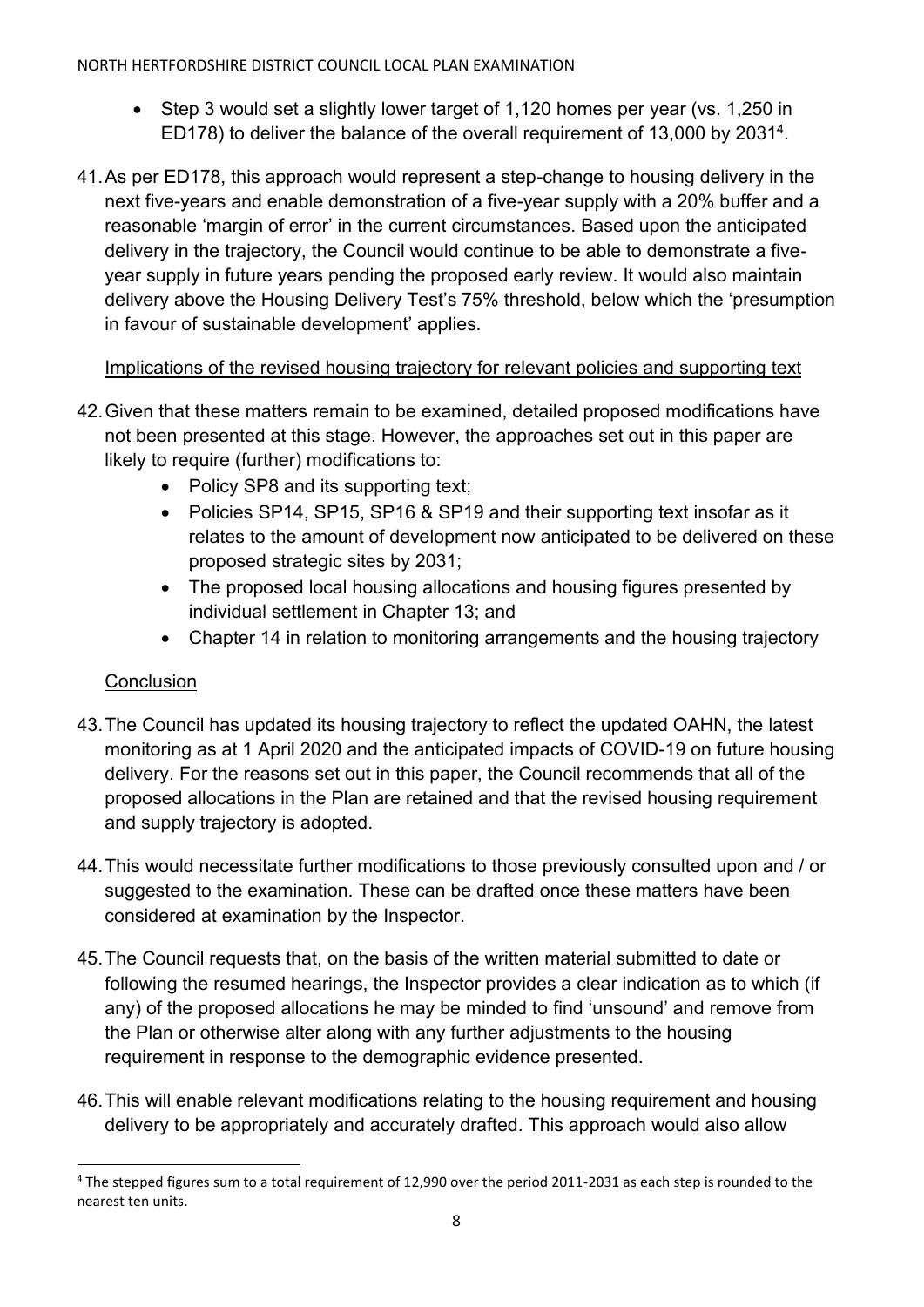decision-makers to correctly apply weight to the emerging Plan in line with Paragraph 48 of 'NPPF2', particularly where any scheme places reliance upon its emerging policy status. This is particularly important as, until such time as the Plan progresses, the Council can presently only demonstrate a 2.2-year land supply for decision-making purposes. This reflects the fact that proposed allocations in an emerging Plan fall outside the examples of deliverable sites contained in Annex 2 of NPPF2 and their inclusion may be difficult to justify in a planning decision or Section 78 planning appeal.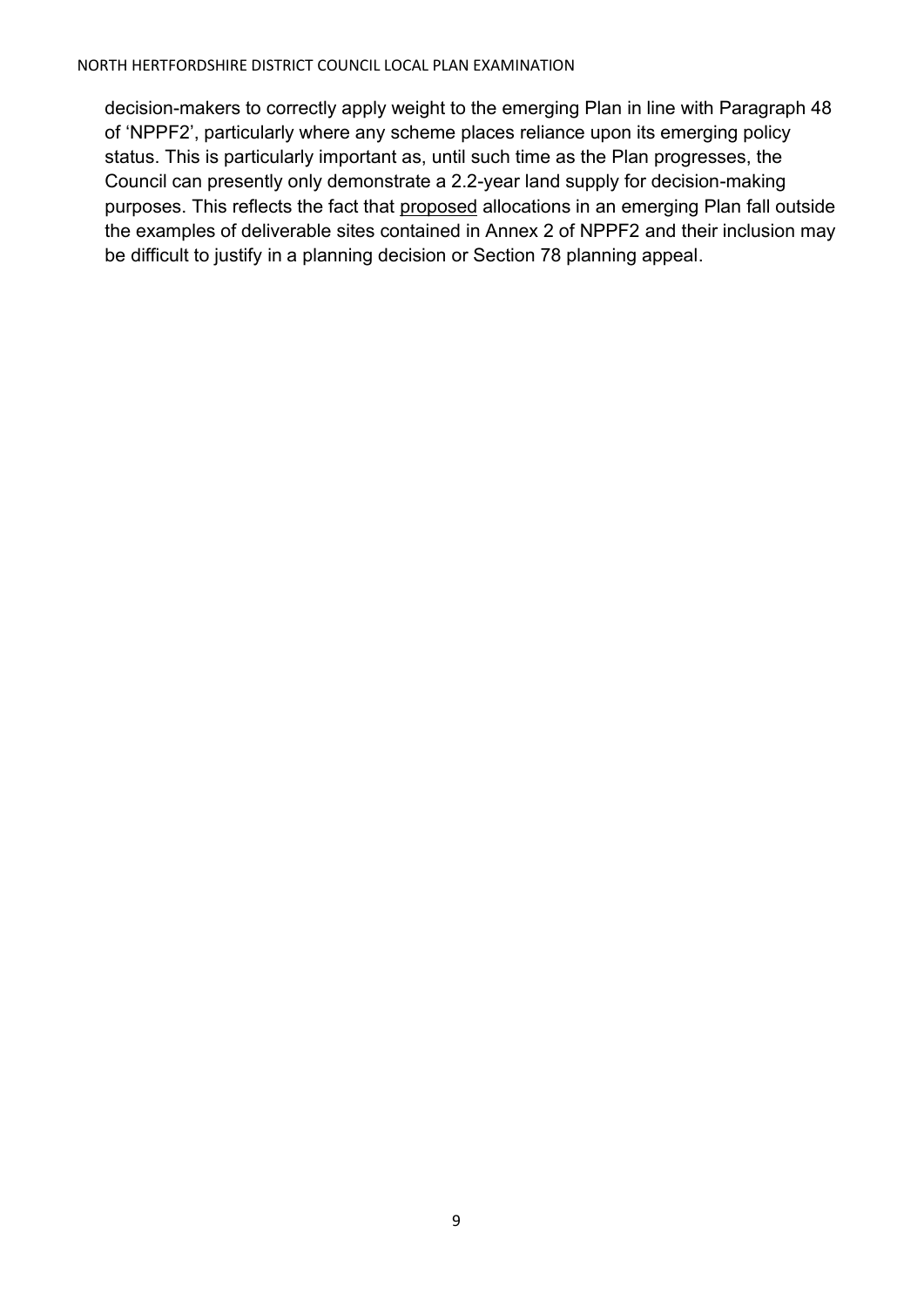### **Appendix A: Revised housing trajectory as at 1 April 2020**

| <b>Monitoring</b>         | <b>Current delivery</b> |              | <b>Previous delivery assumptions</b> |                 |            |  |  |  |  |  |  |  |
|---------------------------|-------------------------|--------------|--------------------------------------|-----------------|------------|--|--|--|--|--|--|--|
| period (1                 | assumptions             | <b>ED178</b> | <b>ED140</b>                         | ED <sub>3</sub> | LP1        |  |  |  |  |  |  |  |
| April to 31               | (July 2020)             | (Dec 2019)   | (Apr 2018)                           | (Jul 2017)      | (Oct 2016) |  |  |  |  |  |  |  |
| March)                    |                         |              |                                      |                 |            |  |  |  |  |  |  |  |
| 2011-12                   | 384                     | 384          | 384                                  | 384             | 384        |  |  |  |  |  |  |  |
| 2012-13                   | 291                     | 291          | 291                                  | 291             | 291        |  |  |  |  |  |  |  |
| 2013-14                   | 259                     | 259          | 259                                  | 259             | 259        |  |  |  |  |  |  |  |
| 2014-15                   | 180                     | 180          | 180                                  | 180             | 180        |  |  |  |  |  |  |  |
| 2015-16                   | 341                     | 341          | 341                                  | 341             | 341        |  |  |  |  |  |  |  |
| 2016-17                   | 539                     | 539          | 539                                  | 539             | 413        |  |  |  |  |  |  |  |
| 2017-18                   | 282                     | 282          | 339                                  | 339             | 448        |  |  |  |  |  |  |  |
| 2018-19                   | 220                     | 220          | 367                                  | 433             | 608        |  |  |  |  |  |  |  |
| 2019-20                   | 318                     | 401          | 617                                  | 926             | 936        |  |  |  |  |  |  |  |
| 2020-21                   | 467                     | 494          | 1,384                                | 1,361           | 1,329      |  |  |  |  |  |  |  |
| 2021-22                   | 437                     | 474          | 1,541                                | 1,353           | 1,362      |  |  |  |  |  |  |  |
| 2022-23                   | 622                     | 780          | 1,443                                | 1,361           | 1,280      |  |  |  |  |  |  |  |
| 2023-24                   | 1,183                   | 1,205        | 1,417                                | 1,257           | 1,229      |  |  |  |  |  |  |  |
| 2024-25                   | 1,437                   | 1,468        | 1,280                                | 1,270           | 1,236      |  |  |  |  |  |  |  |
| 2025-26                   | 1,504                   | 1,420        | 1,160                                | 1,329           | 1,265      |  |  |  |  |  |  |  |
| 2026-27                   | 1,462                   | 1,378        | 1,051                                | 1,151           | 1,213      |  |  |  |  |  |  |  |
| 2027-28                   | 1,345                   | 1,349        | 1,000                                | 1,107           | 1,164      |  |  |  |  |  |  |  |
| 2028-29                   | 1,279                   | 1,299        | 983                                  | 1,123           | 1,058      |  |  |  |  |  |  |  |
| 2029-30                   | 1,171                   | 1,102        | 998                                  | 1,073           | 997        |  |  |  |  |  |  |  |
| 2030-31                   | 935                     | 975          | 955                                  | 984             | 909        |  |  |  |  |  |  |  |
| <b>Total</b><br>2011-2031 | 14,656                  | 14,841       | 16,529                               | 17,061          | 16,902     |  |  |  |  |  |  |  |

Actual / known completions shown in bold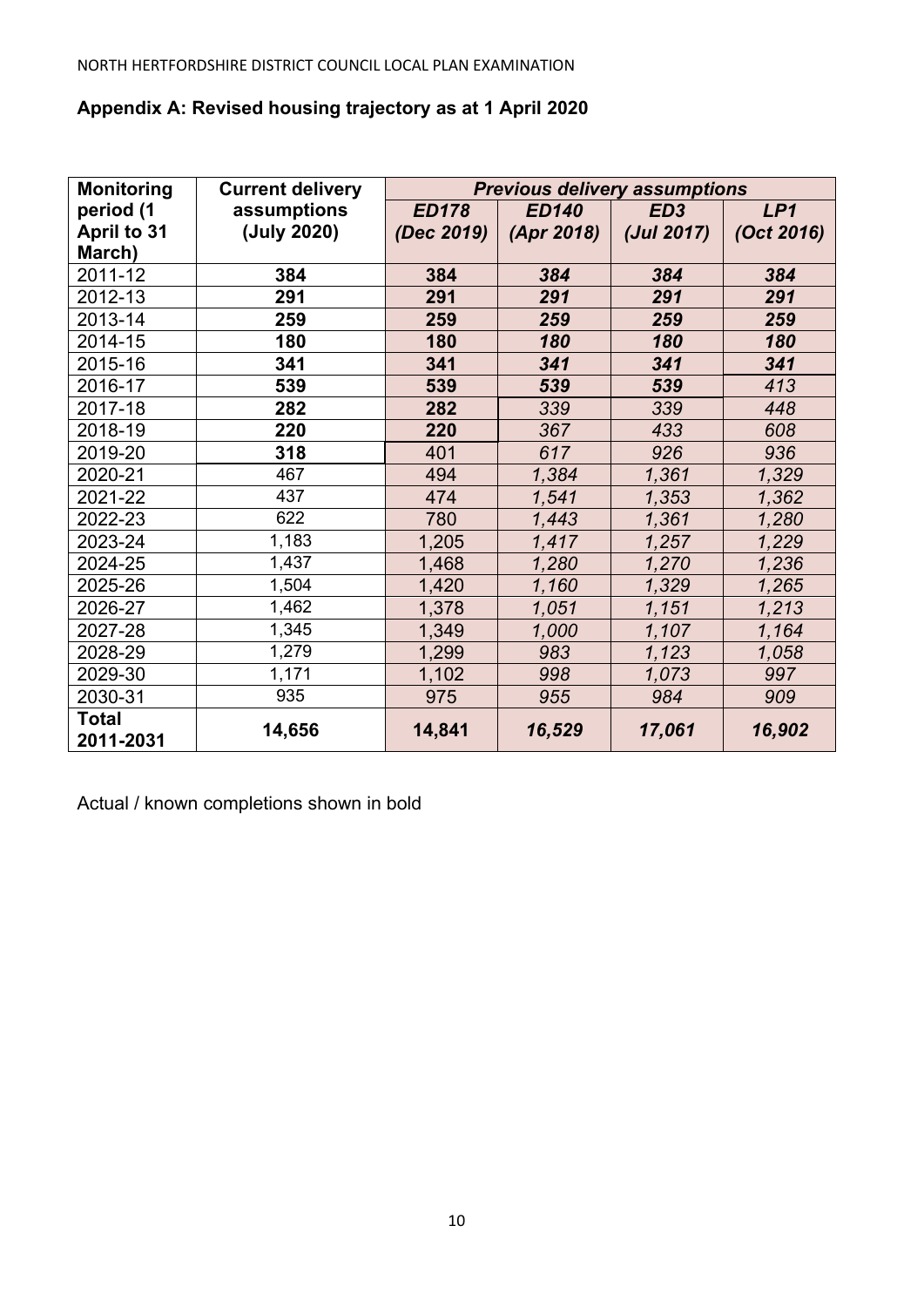#### **Revised proposed Housing Trajectory - base date 1 April 2020**

|                                    |                                                                                                              |                            |             |                                    |             |             |             |                     |             |             |             |             | Monitoring year (1 April - 31 March)                                                                                                    |                                  |                                  |                     |                    |                     |     |                                         |      |      |                 |      |                         |                |
|------------------------------------|--------------------------------------------------------------------------------------------------------------|----------------------------|-------------|------------------------------------|-------------|-------------|-------------|---------------------|-------------|-------------|-------------|-------------|-----------------------------------------------------------------------------------------------------------------------------------------|----------------------------------|----------------------------------|---------------------|--------------------|---------------------|-----|-----------------------------------------|------|------|-----------------|------|-------------------------|----------------|
| Plan ref                           | <b>Address</b>                                                                                               | Town / parish              |             |                                    | 2011        | 2012        |             | 2013 2014 2015 2016 |             |             | 2017        | 2018        | 2019                                                                                                                                    |                                  |                                  |                     |                    |                     |     | 2020 2021 2022 2023 2024 2025 2026 2027 |      | 2028 | 2029            | 2030 | <b>Total to</b><br>2031 | Beyond<br>2031 |
|                                    | Completions 1 April 2011 - 31 March 2020                                                                     | <b>Unspecified</b>         | Area (ha)   | Homes<br>2814                      | 2012<br>384 | 2013<br>291 | 2014<br>259 | 2015<br>180         | 2016<br>341 | 2017<br>539 | 2018<br>282 | 2019<br>220 | 2020<br>318                                                                                                                             | 2021                             | 2022                             | 2023                |                    | 2024 2025 2026 2027 |     |                                         | 2028 | 2029 | 2030            | 2031 | 2,814                   |                |
|                                    | Permissions at 1 April 2020                                                                                  |                            |             |                                    |             |             |             |                     |             |             |             |             |                                                                                                                                         |                                  |                                  |                     |                    |                     |     |                                         |      |      |                 |      |                         |                |
| <b>RY10</b>                        | Land south of Newmarket Road                                                                                 | Royston                    |             | 325                                |             |             |             |                     |             |             |             |             |                                                                                                                                         |                                  | 20                               | 50                  | 55                 | 55                  | 50  | 50                                      | 45   |      |                 |      | 325                     |                |
| RY <sub>1</sub>                    | Land west of Royston and north of Baldock Road                                                               | Rovston                    |             | 279                                |             |             |             |                     |             |             |             |             |                                                                                                                                         | 20                               | 55                               | 55                  | 60                 | 55                  | 34  |                                         |      |      |                 |      | 279                     |                |
| LS1                                | Land at Ramerick                                                                                             | Lower Stondon (Ickleford)  |             | 144                                |             |             |             |                     |             |             |             |             |                                                                                                                                         | 30                               | 50                               | 50                  | 14                 |                     |     |                                         |      |      |                 |      | 144                     |                |
| RY <sub>2</sub>                    | Land East Of Garden Walk And North Of Newmarket Road                                                         | Royston                    |             | 139<br>108                         |             |             |             |                     |             |             |             |             |                                                                                                                                         |                                  |                                  |                     | - 5                | 45                  | 45  | 44                                      |      |      |                 |      | 139                     |                |
| RY <sub>2</sub><br>RY <sub>2</sub> | Land East Of Garden Walk And North Of Newmarket Road<br>Land East Of Garden Walk And North Of Newmarket Road | Royston<br>Royston         |             | 49                                 |             |             |             |                     |             |             |             |             |                                                                                                                                         | 30                               | 26<br>19                         | 42                  | 40                 |                     |     |                                         |      |      |                 |      | 108<br>49               |                |
|                                    | Land Adjacent To Elm Tree Farm.                                                                              | Pirton                     |             | 41                                 |             |             |             |                     |             |             |             |             |                                                                                                                                         | 25                               | 16                               |                     |                    |                     |     |                                         |      |      |                 |      | 41                      |                |
| LG17                               | Land at Hamonte                                                                                              | Letchworth                 |             | 71                                 |             |             |             |                     |             |             |             |             |                                                                                                                                         | 71                               |                                  |                     |                    |                     |     |                                         |      |      |                 |      | 71                      |                |
|                                    | <b>Oddysey Health Club</b>                                                                                   | Knebworth                  |             | 70                                 |             |             |             |                     |             |             |             |             |                                                                                                                                         |                                  |                                  | 23                  | 24                 | 23                  |     |                                         |      |      |                 |      | 70                      |                |
|                                    | Garden Square Shopping Centre, Leys Avenue                                                                   | Letchworth                 |             | 47                                 |             |             |             |                     |             |             |             |             |                                                                                                                                         | 47                               |                                  |                     |                    |                     |     |                                         |      |      |                 |      | 47                      |                |
| LG9                                | Site Of Former Lannock Primary School                                                                        | Letchworth                 |             | 44                                 |             |             |             |                     |             |             |             |             |                                                                                                                                         |                                  |                                  | 13                  | 18                 | 13                  |     |                                         |      |      |                 |      | 44                      |                |
| WH <sub>2</sub><br>RY4 (part)      | Land south of Bendish Lane<br>Land north of Lindsay Close                                                    | Whitwell<br>Royston        |             | 41<br>39                           |             |             |             |                     |             |             |             |             |                                                                                                                                         | 21                               | 20<br>12                         | 15                  | 12                 |                     |     |                                         |      |      |                 |      | 41<br>39                |                |
| AS <sub>1</sub>                    | Land Rear Of 4-14, Claybush Road                                                                             | Ashwell                    |             | 30                                 |             |             |             |                     |             |             |             |             |                                                                                                                                         |                                  |                                  | -9                  | 12                 | 9                   |     |                                         |      |      |                 |      | 30                      |                |
|                                    | Hitchin Cricket Ground, Lucas Lane                                                                           | Hitchin                    |             | 3                                  |             |             |             |                     |             |             |             |             |                                                                                                                                         | 3                                |                                  |                     |                    |                     |     |                                         |      |      |                 |      | 3                       |                |
|                                    | Land On The North East Side of Priors Hil                                                                    | Pirton                     |             | 23                                 |             |             |             |                     |             |             |             |             |                                                                                                                                         | 12                               | 11                               |                     |                    |                     |     |                                         |      |      |                 |      | 23                      |                |
|                                    | 65 Bury Mead Road                                                                                            | Hitchin                    |             | 21                                 |             |             |             |                     |             |             |             |             |                                                                                                                                         |                                  | - 6                              | - 9                 | - 6                |                     |     |                                         |      |      |                 |      | 21                      |                |
|                                    | Dorchester House, Station Parade                                                                             | Letchworth                 |             | 18                                 |             |             |             |                     |             |             |             |             |                                                                                                                                         | 7                                | -6                               | - 3                 | $\overline{2}$     |                     |     |                                         |      |      |                 |      | 18                      |                |
|                                    | Blackett Ord Court, Stamford Avenue<br>Land South Of 1A Lower Gower Road                                     | Royston<br>Royston         |             | 17<br>16                           |             |             |             |                     |             |             |             |             |                                                                                                                                         | 7<br>6                           | -6<br>- 6                        | 3<br>$\overline{2}$ | - 1<br>2           |                     |     |                                         |      |      |                 |      | 17<br>16                |                |
|                                    | <b>Block B. Latchmore Court</b>                                                                              | Hitchin                    |             | 13                                 |             |             |             |                     |             |             |             |             |                                                                                                                                         | 5                                | -5                               | 2                   |                    |                     |     |                                         |      |      |                 |      | 13                      |                |
|                                    | Legion House, Paynes Park                                                                                    | Hitchin                    |             | 12                                 |             |             |             |                     |             |             |             |             |                                                                                                                                         | 5                                | $\overline{4}$                   | 2                   | $\overline{1}$     |                     |     |                                         |      |      |                 |      | $12 \overline{ }$       |                |
|                                    | St Michaels House, Norton Way South                                                                          | Letchworth                 |             | 12                                 |             |             |             |                     |             |             |             |             |                                                                                                                                         | 5                                | $\overline{4}$                   | -2                  | $\overline{1}$     |                     |     |                                         |      |      |                 |      | 12                      |                |
|                                    | Station House, Station Approach                                                                              | Knebworth                  |             | 10                                 |             |             |             |                     |             |             |             |             |                                                                                                                                         | $\overline{4}$                   | $\overline{4}$                   | 2                   | - 0                |                     |     |                                         |      |      |                 |      | 10 <sup>°</sup>         |                |
|                                    | The Station, Station Approach                                                                                | Knebworth                  |             | 10 <sup>°</sup>                    |             |             |             |                     |             |             |             |             |                                                                                                                                         | $\overline{4}$                   | $\overline{4}$                   | 2                   | $\overline{0}$     |                     |     |                                         |      |      |                 |      | 10 <sup>°</sup>         |                |
|                                    | Hamilton Billiards, Park Lane                                                                                | Knebworth                  |             | 10 <sup>°</sup><br>10 <sup>°</sup> |             |             |             |                     |             |             |             |             |                                                                                                                                         | $\overline{4}$<br>$\overline{4}$ | $\overline{4}$<br>$\overline{4}$ | $\overline{2}$      | $\overline{0}$     |                     |     |                                         |      |      |                 |      | 10<br>10                |                |
|                                    | Roysia House<br>Small sites (<10 unit) - Baldock                                                             | Royston<br><b>Baldock</b>  |             | 34                                 |             |             |             |                     |             |             |             |             |                                                                                                                                         | 14                               | 12 <sup>2</sup>                  | 2<br>5              | $\mathbf{0}$<br>-3 |                     |     |                                         |      |      |                 |      | 34                      |                |
|                                    | Small sites (<10 unit) - Hitchin                                                                             | Hitchin                    |             | 105                                |             |             |             |                     |             |             |             |             |                                                                                                                                         | 42                               | 37                               | 16                  | 10                 |                     |     |                                         |      |      |                 |      | 105                     |                |
|                                    | Small sites (<10 unit) - Letchworth                                                                          | Letchworth                 |             | 50                                 |             |             |             |                     |             |             |             |             |                                                                                                                                         | 20                               | 18                               | 8                   | $\overline{4}$     |                     |     |                                         |      |      |                 |      | 50                      |                |
|                                    | Small sites (<10 unit) - Royston                                                                             | Royston                    |             | 50                                 |             |             |             |                     |             |             |             |             |                                                                                                                                         | 20                               | 18                               | - 8                 | $\overline{4}$     |                     |     |                                         |      |      |                 |      | 50                      |                |
|                                    | Small sites (<10 unit) - Villages                                                                            | Unspecified                |             | 234                                |             |             |             |                     |             |             |             |             |                                                                                                                                         | 94                               | 82                               | 35                  | 23                 |                     |     |                                         |      |      |                 |      | 234                     |                |
|                                    | Non implementation                                                                                           |                            |             | $-113$                             |             |             |             |                     |             |             |             |             |                                                                                                                                         | $-33$                            | $-32$                            | -23                 | $-18$              | $-7$                |     |                                         |      |      |                 |      | $-113$                  |                |
| AS1                                | Proposed local plan sites<br>Land west of Claybush Road                                                      | Ashwell                    | 1.7         | $\mathcal O$                       |             |             |             |                     |             |             |             |             | Permission granted prior to 1 April 2020. Included in supply figures above to prevent double counting                                   |                                  |                                  |                     |                    |                     |     |                                         |      |      |                 |      |                         |                |
| BA <sub>1</sub>                    | North of Baldock                                                                                             | Baldock                    | 142.4       | 2800                               |             |             |             |                     |             |             |             |             |                                                                                                                                         |                                  |                                  |                     |                    | 100                 | 150 | 200                                     | 200  | 250  | 250             | 250  | 1,400                   | 1.400          |
| BA <sub>2</sub>                    | Land off Clothall Road (Clothall parish)                                                                     | Baldock                    | 6.8         | 200                                |             |             |             |                     |             |             |             |             |                                                                                                                                         |                                  |                                  |                     | 45                 | 35                  | 30  | 30                                      | 30   | 30   |                 |      | 200                     |                |
| BA3                                | South of Clothall Common (Clothall parish)                                                                   | Baldock                    | 13.3        | 245                                |             |             |             |                     |             |             |             |             |                                                                                                                                         |                                  |                                  |                     |                    | 25                  | 40  | 60                                      | 60   | 60   |                 |      | 245                     |                |
| BA4                                | East of Clothall Common                                                                                      | Baldock                    | 3.9         | 50                                 |             |             |             |                     |             |             |             |             |                                                                                                                                         |                                  |                                  |                     | 25                 | 25                  |     |                                         |      |      |                 |      | 50                      |                |
| BA <sub>5</sub>                    | Land off Yeomanry Drive                                                                                      | <b>Baldock</b>             | 0.7         | 25                                 |             |             |             |                     |             |             |             |             |                                                                                                                                         |                                  |                                  |                     | 12                 | 13                  |     |                                         |      |      |                 |      | 25                      |                |
| BA6                                | Land at Icknield Way                                                                                         | Baldock                    | 0.5         | 0                                  |             |             |             |                     |             |             |             |             | Permission granted prior to 1 April 2020. Included in supply figures above to prevent double counting                                   |                                  |                                  |                     |                    |                     |     |                                         |      |      |                 |      |                         |                |
| BA7                                | <b>Rear of Clare Crescent</b>                                                                                | Baldock                    | 1.0         | 20                                 |             |             |             |                     |             |             |             |             |                                                                                                                                         |                                  |                                  |                     |                    |                     | 10  | 10 <sup>1</sup>                         |      | - 0  |                 |      | 20                      |                |
| <b>BA11</b>                        | Deans Yard, South Road                                                                                       | <b>Baldock</b>             | 0.3         | 20                                 |             |             |             |                     |             |             |             |             | Permission granted prior to 1 April 2020. Included in supply figures above to prevent double counting; Allocation proposed for deletion |                                  |                                  |                     |                    |                     |     |                                         | -20  |      |                 |      | 20                      |                |
| BK <sub>1</sub><br>BK <sub>2</sub> | Land off Cambridge Road<br>Land off Windmill Close                                                           | Barkway<br>Barkway         | 0.7<br>1.2  | 0<br>20                            |             |             |             |                     |             |             |             |             |                                                                                                                                         |                                  |                                  |                     | 10                 | 10                  |     |                                         |      |      |                 |      | 20                      |                |
| BK <sub>3</sub>                    | Land between Cambridge Road & Royston Road                                                                   | Barkway                    | 7.8         | 140                                |             |             |             |                     |             |             |             |             |                                                                                                                                         |                                  |                                  |                     | 35                 | 35                  | 35  | 35                                      |      |      |                 |      | 140                     |                |
| CD1                                | Land south of Cowards Lane                                                                                   | Codicote                   | 3.6         | 73                                 |             |             |             |                     |             |             |             |             |                                                                                                                                         |                                  |                                  |                     | 25                 | 25                  | 23  |                                         |      |      |                 |      | 73                      |                |
| CD2                                | Codicote Garden Centre, High Street (south)                                                                  | Codicote                   | 2.7         | 54                                 |             |             |             |                     |             |             |             |             |                                                                                                                                         |                                  |                                  | 24                  | 30                 |                     |     |                                         |      |      |                 |      | 54                      |                |
| CD3                                | Land north east of The Close                                                                                 | Codicote                   | 2.4         | 48                                 |             |             |             |                     |             |             |             |             |                                                                                                                                         |                                  |                                  |                     | <b>S</b>           | 24                  | 24  |                                         |      |      |                 |      | 48                      |                |
| CD5                                | Land south of Heath Lane                                                                                     | Codicote                   | 11.2        | 140                                |             |             |             |                     |             |             |             |             |                                                                                                                                         |                                  |                                  | 35                  | 35                 | 35                  | 35  |                                         |      |      |                 |      | 140                     |                |
| GR <sub>1</sub>                    | Land at Milksey Lane (north)                                                                                 | Graveley                   | 1.9         | - 8                                |             |             |             |                     |             |             |             |             |                                                                                                                                         |                                  |                                  | - 8                 |                    |                     |     |                                         |      |      |                 |      | -8                      |                |
| HT <sub>1</sub>                    | Highover Farm, Stotfold Road                                                                                 | Hitchin                    | 38.9        | 700                                |             |             |             |                     |             |             |             |             |                                                                                                                                         |                                  |                                  |                     | 100                | 100                 | 100 | 100                                     | 100  | 100  | 100             |      | 700                     |                |
| HT <sub>2</sub>                    | Land north of Pound Farm. London Road (St Ippolyts parish) Hitchin                                           |                            | 3.4         | 84                                 |             |             |             |                     |             |             |             |             |                                                                                                                                         |                                  |                                  | 28                  | 28                 | 28                  |     |                                         |      |      |                 |      | 84                      |                |
| HT3<br>HT <sub>5</sub>             | Land south of Oughtonhead Lane<br>Land at junction of Grays Lane & Lucas Lane                                | Hitchin<br>Hitchin         | 1.9<br>0.6  | 46<br>16                           |             |             |             |                     |             |             |             |             |                                                                                                                                         |                                  |                                  |                     | 23<br>16           | 23                  |     |                                         |      |      |                 |      | 46<br>16                |                |
| HT <sub>6</sub>                    | Land at junction of Grays Lane and Crow Furlong                                                              | Hitchin                    | 2.1         | 53                                 |             |             |             |                     |             |             |             |             |                                                                                                                                         |                                  |                                  |                     | 30                 | 23                  |     |                                         |      |      |                 |      | 53                      |                |
| HT <sub>8</sub>                    | Industrial area. Cooks Wav                                                                                   | Hitchin                    | 0.7         | 12                                 |             |             |             |                     |             |             |             |             |                                                                                                                                         |                                  |                                  |                     |                    |                     |     |                                         |      |      | 12 <sup>2</sup> |      | 12                      |                |
| <b>HT10</b>                        | Former B&Q                                                                                                   | Hitchin                    | 0.7         | 60                                 |             |             |             |                     |             |             |             |             |                                                                                                                                         |                                  |                                  |                     |                    |                     |     |                                         |      | 60   |                 |      | 60                      |                |
|                                    | <b>Land off Duncots Close</b>                                                                                | <b>Ickleford</b>           | 0.4         | 9                                  |             |             |             |                     |             |             |             |             |                                                                                                                                         |                                  |                                  |                     |                    |                     |     |                                         |      |      |                 | 9    | 9                       |                |
| $\frac{IC1}{IC2}$                  | Burford Grange, Bedford Road                                                                                 | <b>Ickleford</b>           | 2.4         | 40                                 |             |             |             |                     |             |             |             |             |                                                                                                                                         |                                  |                                  | 20                  | -20                |                     |     |                                         |      |      |                 |      | 40                      |                |
|                                    | Land at Bedford Road                                                                                         | <b>Ickleford</b>           | 9.6         | 150                                |             |             |             |                     |             |             |             |             |                                                                                                                                         |                                  |                                  |                     | 50                 | 50                  | 50  |                                         |      |      |                 |      | 150                     |                |
| KM <sub>3</sub>                    | Land north of High Street                                                                                    | Kimpton                    | 0.7         | 13                                 |             |             |             |                     |             |             |             |             |                                                                                                                                         |                                  |                                  |                     |                    |                     |     |                                         |      |      | 13              |      | 13                      |                |
| KW1<br>KB <sub>1</sub>             | Allotments west of The Heath, Breachwood Green<br>Land at Deards End                                         | King's Walden<br>Knebworth | 0.8<br>12.1 | 16<br>200                          |             |             |             |                     |             |             |             |             |                                                                                                                                         |                                  |                                  |                     |                    | 40                  | 40  | 40                                      | 40   | 40   |                 | 16   | 16<br>200               |                |
| KB <sub>2</sub>                    | Land at Gipsy Lane                                                                                           | Knebworth                  | 15.3        | 184                                |             |             |             |                     |             |             |             |             |                                                                                                                                         |                                  |                                  |                     |                    | 25                  | 25  | 25                                      | 25   | 25   | 59              |      | 184                     |                |
| KB <sub>3</sub>                    | Chas Lowe, London Road                                                                                       | Knebworth                  | 0.4         | 0                                  |             |             |             |                     |             |             |             |             | Permission granted prior to 1 April 2020. Included in supply figures above to prevent double counting; Allocation proposed for deletion |                                  |                                  |                     |                    |                     |     |                                         |      |      |                 |      |                         |                |
| KB4                                | Land east of Knebworth                                                                                       | Knebworth                  | 19.3        | 200                                |             |             |             |                     |             |             |             |             |                                                                                                                                         |                                  |                                  |                     | 50                 | 50                  | 50  | 50                                      |      |      |                 |      | 200                     |                |
| LG1                                | <b>Letchworth North</b>                                                                                      | Letchworth                 | 44.9        | 900                                |             |             |             |                     |             |             |             |             |                                                                                                                                         |                                  |                                  |                     |                    |                     | 100 | 100                                     | 100  | 100  | 100             | 100  | 600                     | 300            |
| LG3                                | Land east of Kristiansand Way                                                                                | Letchworth                 | 5.3         | 120                                |             |             |             |                     |             |             |             |             |                                                                                                                                         |                                  |                                  |                     | 40                 | 40                  | 40  |                                         |      |      |                 |      | 120                     |                |
| LG4                                | Land north of former Norton School, Norton Road                                                              | Letchworth                 | 1.9         | 45                                 |             |             |             |                     |             |             |             |             |                                                                                                                                         |                                  |                                  | 20                  | 25                 |                     |     |                                         |      |      |                 |      | 45                      |                |
| LG5                                | Land at Birds Hill                                                                                           | Letchworth                 | 1.1         | 86                                 |             |             |             |                     |             |             |             |             |                                                                                                                                         |                                  |                                  |                     |                    |                     |     | 40                                      |      |      |                 | 46   | 86                      |                |
| LG6                                | Land off Radburn Way                                                                                         | Letchworth                 | 1.3         | 26                                 |             |             |             |                     |             |             |             |             |                                                                                                                                         |                                  |                                  | 13                  | 13                 |                     |     |                                         | 40   |      |                 |      | 26                      |                |
| LG8<br>LG9                         | Pixmore Centre, Pixmore Avenue.<br>Former Lannock School                                                     | .etchworth<br>Letchworth   | 1.0<br>1.8  | 80<br>$\Omega$                     |             |             |             |                     |             |             |             |             | Permission granted prior to 1 April 2020. Included in supply figures above to prevent double counting                                   |                                  |                                  |                     |                    |                     |     | 40                                      |      |      |                 |      | 80                      |                |
| <b>LG10</b>                        | Former Norton School playing field, Croft Lane                                                               | Letchworth                 | 3.7         | 37                                 |             |             |             |                     |             |             |             |             |                                                                                                                                         |                                  |                                  | s.                  | 19                 | 18                  |     |                                         |      |      |                 |      | 37                      |                |
| <b>LG13</b>                        | Glebe Road industrial estate                                                                                 | Letchworth                 | 0.3         | 10 <sup>1</sup>                    |             |             |             |                     |             |             |             |             |                                                                                                                                         |                                  |                                  | 10                  |                    |                     |     |                                         |      |      |                 |      | 10                      |                |
| LG14                               | Nursery, Icknield Way                                                                                        | Letchworth                 | 0.4         | $\mathcal O$                       |             |             |             |                     |             |             |             |             | Permission granted prior to 1 April 2020. Included in supply figures above to prevent double counting; Allocation proposed for deletion |                                  |                                  |                     |                    |                     |     |                                         |      |      |                 |      |                         |                |
| LG15                               | Garages, Icknield Way                                                                                        | Letchworth                 | 0.7         | 25                                 |             |             |             |                     |             |             |             |             |                                                                                                                                         |                                  |                                  |                     |                    |                     |     |                                         |      |      | 25              |      | 25                      |                |
| <b>LG16</b>                        | <b>Foundation House</b>                                                                                      | Letchworth                 | 0.8         | 47                                 |             |             |             |                     |             |             |             |             |                                                                                                                                         |                                  |                                  | 10                  | 37                 |                     |     |                                         |      |      |                 |      | 47                      |                |
| <b>LG17</b>                        | Hamonte                                                                                                      | Letchworth                 | 1.2         | 0                                  |             |             |             |                     |             |             |             |             | Permission granted prior to 1 April 2020. Included in supply figures above to prevent double counting; Allocation proposed for deletion |                                  |                                  |                     |                    |                     |     |                                         |      |      |                 |      |                         |                |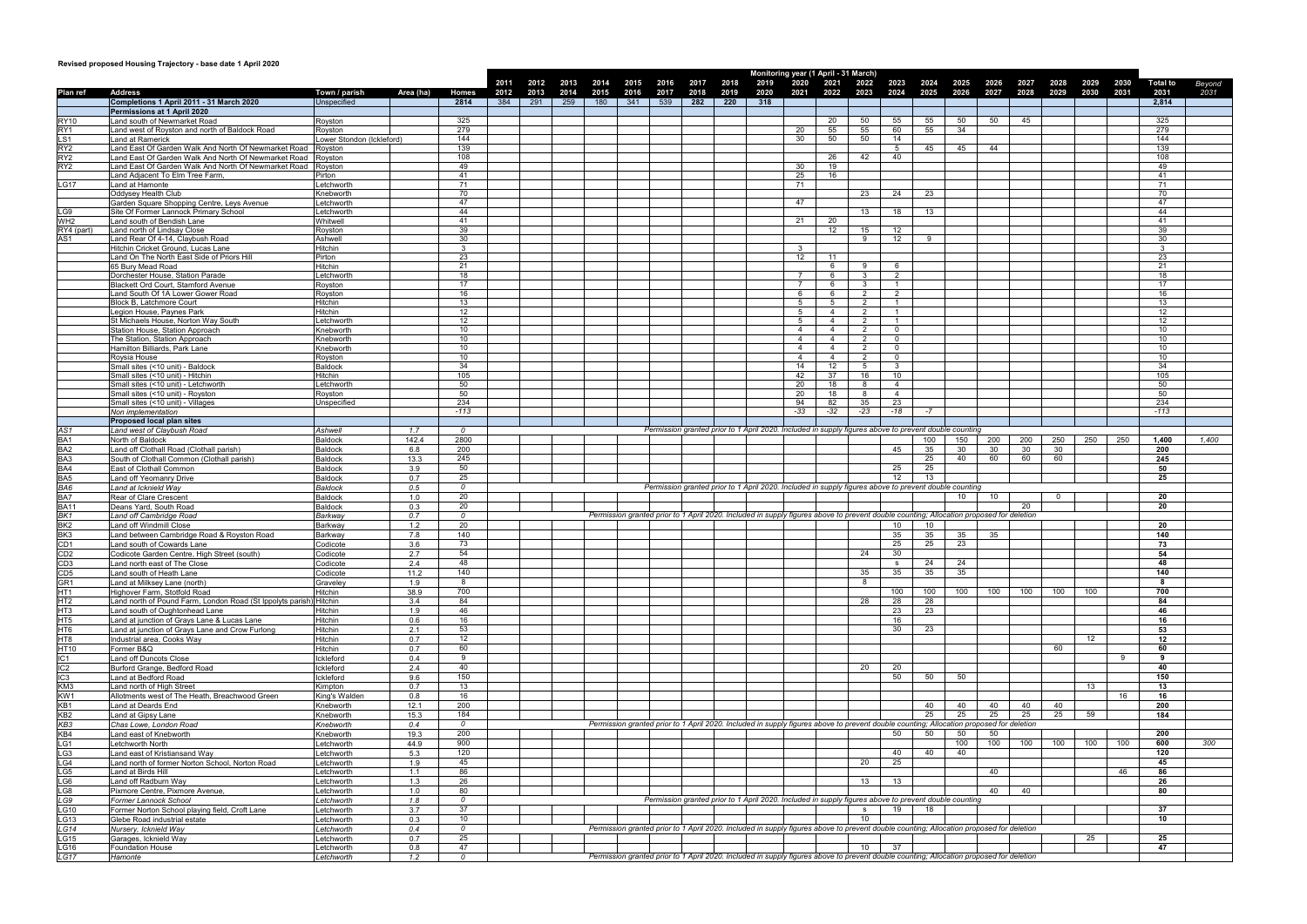|                   |                                                   |                       |           |                 | 2011 | 2012                                                                                                                                    | 2013 | 2014  | 2015  | 2016  | 2017  | 2018  | 2019                                                                                                                                    | 2020  | 2021  | 2022  | 2023  |       |       |       |           |                 |        | 2030   | <b>Total to</b> | Beyond |
|-------------------|---------------------------------------------------|-----------------------|-----------|-----------------|------|-----------------------------------------------------------------------------------------------------------------------------------------|------|-------|-------|-------|-------|-------|-----------------------------------------------------------------------------------------------------------------------------------------|-------|-------|-------|-------|-------|-------|-------|-----------|-----------------|--------|--------|-----------------|--------|
| Plan ref          | <b>Address</b>                                    | Town / parish         | Area (ha) | <b>Homes</b>    | 2012 | 2013                                                                                                                                    | 2014 | 2015  | 2016  | 2017  | 2018  | 2019  | 2020                                                                                                                                    | 2021  | 2022  | 2023  | 2024  | 2025  | 2026  | 2027  | 2028      | 2029            | 2030   | 2031   | 2031            | 2031   |
| <b>LG18</b>       | Former Depot. Icknield Wav                        | Letchworth            | 0.9       | 55              |      |                                                                                                                                         |      |       |       |       |       |       |                                                                                                                                         |       |       |       | 30    | 25    |       |       |           |                 |        |        | 55              |        |
| $\frac{LS1}{EL1}$ | <b>Land at Ramerick</b>                           | Lower Stondon (Ickle) | 71        |                 |      |                                                                                                                                         |      |       |       |       |       |       | Permission granted prior to 1 April 2020. Included in supply figures above to prevent double counting; Allocation proposed for deletion |       |       |       |       |       |       |       |           |                 |        |        |                 |        |
|                   | Luton East (west)                                 | Luton (adioining)     | 69.3      | 1050            |      |                                                                                                                                         |      |       |       |       |       |       |                                                                                                                                         |       |       |       | 65    | 130   | 130   | 130   |           |                 | 100    | 100    | 855             | 195    |
| EL <sub>2</sub>   | Luton East (east)                                 | Luton (adjoining)     | 15.1      | 350             |      |                                                                                                                                         |      |       |       |       |       |       |                                                                                                                                         |       |       |       |       |       |       |       | 35        | 35              | 35     | 35     | 140             | 210    |
| EL3               | Land north east of Luton                          | uton (adioining)      | 33.8      | 700             |      |                                                                                                                                         |      |       |       |       |       |       |                                                                                                                                         |       |       |       |       | 70    |       | 70    | 70        |                 | 70     |        | 490             | 210    |
| PR <sub>1</sub>   | Land east of Butchers Lane                        | Preston               |           | 21              |      |                                                                                                                                         |      |       |       |       |       |       |                                                                                                                                         |       |       |       |       |       |       |       | 21        |                 |        |        | 21              |        |
| RD <sub>1</sub>   | Land at Blacksmiths Lane                          | Reed                  |           | 22              |      |                                                                                                                                         |      |       |       |       |       |       |                                                                                                                                         |       |       |       |       |       |       |       |           |                 |        | 22     | 22              |        |
| RY1               | Land west of Ivy Farm, Baldock                    | Rovston               | 15.5      |                 |      |                                                                                                                                         |      |       |       |       |       |       | Permission granted prior to 1 April 2020. Included in supply figures above to prevent double counting; Allocation proposed for deletion |       |       |       |       |       |       |       |           |                 |        |        |                 |        |
| RY <sub>2</sub>   | Land north of Newmarket Road                      | Royston               |           | $\sqrt{2}$      |      |                                                                                                                                         |      |       |       |       |       |       | Permission granted prior to 1 April 2020. Included in supply figures above to prevent double counting; Allocation proposed for deletion |       |       |       |       |       |       |       |           |                 |        |        |                 |        |
| RY4               | Land north of Lindsay Close                       | Rovston               | 4.3       | 61              |      |                                                                                                                                         |      |       |       |       |       |       |                                                                                                                                         |       |       |       |       |       |       |       | 21        | 20              | 20     |        | 61              |        |
| RY7               | Anglian Business Park, Orchard Road               | Rovston               | 12        | 60              |      |                                                                                                                                         |      |       |       |       |       |       |                                                                                                                                         |       |       | -20   | -20   | 20    |       |       |           |                 |        |        | 60              |        |
| RY <sub>8</sub>   | Land at Lumen Road                                | Rovston               | 0.3       |                 |      | Permission granted prior to 1 April 2020. Included in supply figures above to prevent double counting; Allocation proposed for deletion |      |       |       |       |       |       |                                                                                                                                         |       |       |       |       |       |       |       |           |                 |        |        |                 |        |
| <b>RY10</b>       | Land south of Newmarket Road                      | Rovston               | 14.3      |                 |      |                                                                                                                                         |      |       |       |       |       |       | Permission granted prior to 1 April 2020. Included in supply figures above to prevent double counting                                   |       |       |       |       |       |       |       |           |                 |        |        |                 |        |
| <b>RY11</b>       | Land at Barkway Road                              | Rovston               | 0.9       | 18              |      |                                                                                                                                         |      |       |       |       |       |       |                                                                                                                                         |       |       |       |       |       |       |       |           |                 |        |        | 18              |        |
| SI <sub>1</sub>   | Land south of Waterdell Lane (north)              | St Ippolyts           | 2.9       | 40              |      |                                                                                                                                         |      |       |       |       |       |       |                                                                                                                                         |       |       |       |       | 20    | -20   |       |           |                 |        |        | 40              |        |
| SI2               | Land south of Stevenage Road                      | St Ippolyts           | 1.2       | 12 <sup>2</sup> |      |                                                                                                                                         |      |       |       |       |       |       |                                                                                                                                         |       |       | 12    |       |       |       |       |           |                 |        |        | 12              |        |
| WH2               | Land between Horn Hill and Bendish Lane, Whitwell | St Paul's Walden      | 59        |                 |      |                                                                                                                                         |      |       |       |       |       |       | Permission granted prior to 1 April 2020. Included in supply figures above to prevent double counting; Allocation proposed for deletion |       |       |       |       |       |       |       |           |                 |        |        |                 |        |
| GA <sub>1</sub>   | Stevenage North East (Roundwood)                  | Stevenage (adioining  | 10.8      | 330             |      |                                                                                                                                         |      |       |       |       |       |       |                                                                                                                                         |       |       | 30    | 60    | 60    | 60    | 60    | 60        |                 |        |        | 330             |        |
| GA <sub>2</sub>   | Land off Mendip Way, Great Ashby                  | Stevenage (adjoining  | 49.1      | 600             |      |                                                                                                                                         |      |       |       |       |       |       |                                                                                                                                         |       |       |       |       | 50    | 100   | 100   | 100       | 100             | 100    | 50     | 600             |        |
| NS <sub>1</sub>   | Stevenage North                                   | Stevenage (adioining  | 43.2      | 900             |      |                                                                                                                                         |      |       |       |       |       |       |                                                                                                                                         |       |       |       |       | 50    | 100   | 125   | 125       | 125             | 125    | 125    | 775             | 125    |
| TH <sub>1</sub>   | Police Row (east)                                 | Therfield             | 1.3       | 12 <sup>2</sup> |      |                                                                                                                                         |      |       |       |       |       |       |                                                                                                                                         |       |       |       |       |       |       |       |           | 12 <sub>1</sub> |        |        | 12              |        |
| WE1               | Land off Hitchin Road                             | Weston                | 21        | 40              |      |                                                                                                                                         |      |       |       |       |       |       |                                                                                                                                         |       |       | 25    | 15    |       |       |       |           |                 |        |        | 40              |        |
| WY1               | Land south of Little Wymondlev                    | Wymondley             | 14.3      | 300             |      |                                                                                                                                         |      |       |       |       |       |       |                                                                                                                                         |       |       |       |       | 50    | 50    | 50    | 50        | 50              | 50     |        | 300             |        |
|                   | <b>Broad locations and windfalls</b>              |                       |           |                 |      |                                                                                                                                         |      |       |       |       |       |       |                                                                                                                                         |       |       |       |       |       |       |       |           |                 |        |        |                 |        |
|                   | Broad locations (1) - Letchworth Town Centre      | _etchworth            |           | 50              |      |                                                                                                                                         |      |       |       |       |       |       |                                                                                                                                         |       |       |       |       |       |       | 10    | 10        |                 | 10     | 10     | 50              |        |
|                   | Windfalls (1) - small sites                       | Unspecified           |           | 440             |      |                                                                                                                                         |      |       |       |       |       |       |                                                                                                                                         |       | 20    | 30    | 45    | 45    | 50    | 50    | 50        | 50              | 50     | 50     | 440             |        |
|                   | Windfalls (2) - large sites                       | Unspecified           |           | 257             |      |                                                                                                                                         |      |       |       |       |       |       |                                                                                                                                         |       |       |       |       |       | 43    |       | $\Lambda$ |                 |        |        | 257             |        |
|                   | Total                                             |                       | 671.15    | 17096           | 384  | 291                                                                                                                                     | 259  |       |       |       |       | 220   | 318                                                                                                                                     | 467   | 437   | 622   | 1.183 | 1.437 |       | 1.462 | 1.345     | 1.279           |        | 935    | 14.656          |        |
|                   | Cumulative total since 2011                       |                       |           |                 | 384  | 675                                                                                                                                     | 934  | 1.114 | 1.455 | 1.994 | 2.276 | 2.496 | 2.814                                                                                                                                   | 3.281 | 3.718 | 4.340 | 5.523 | 6.960 | 8.464 | 9.926 | 11.271    | 12.550          | 13.721 | 14.656 |                 |        |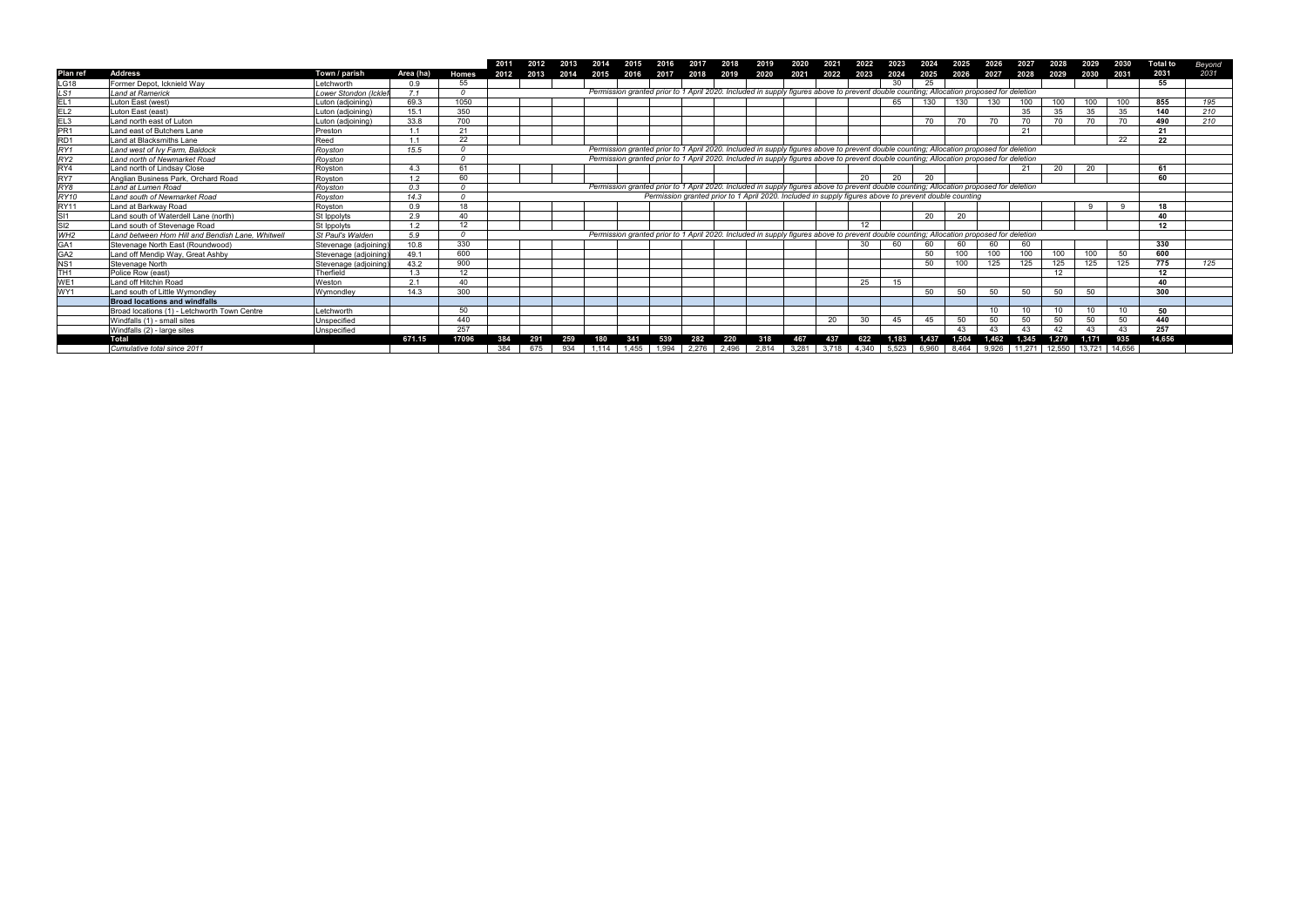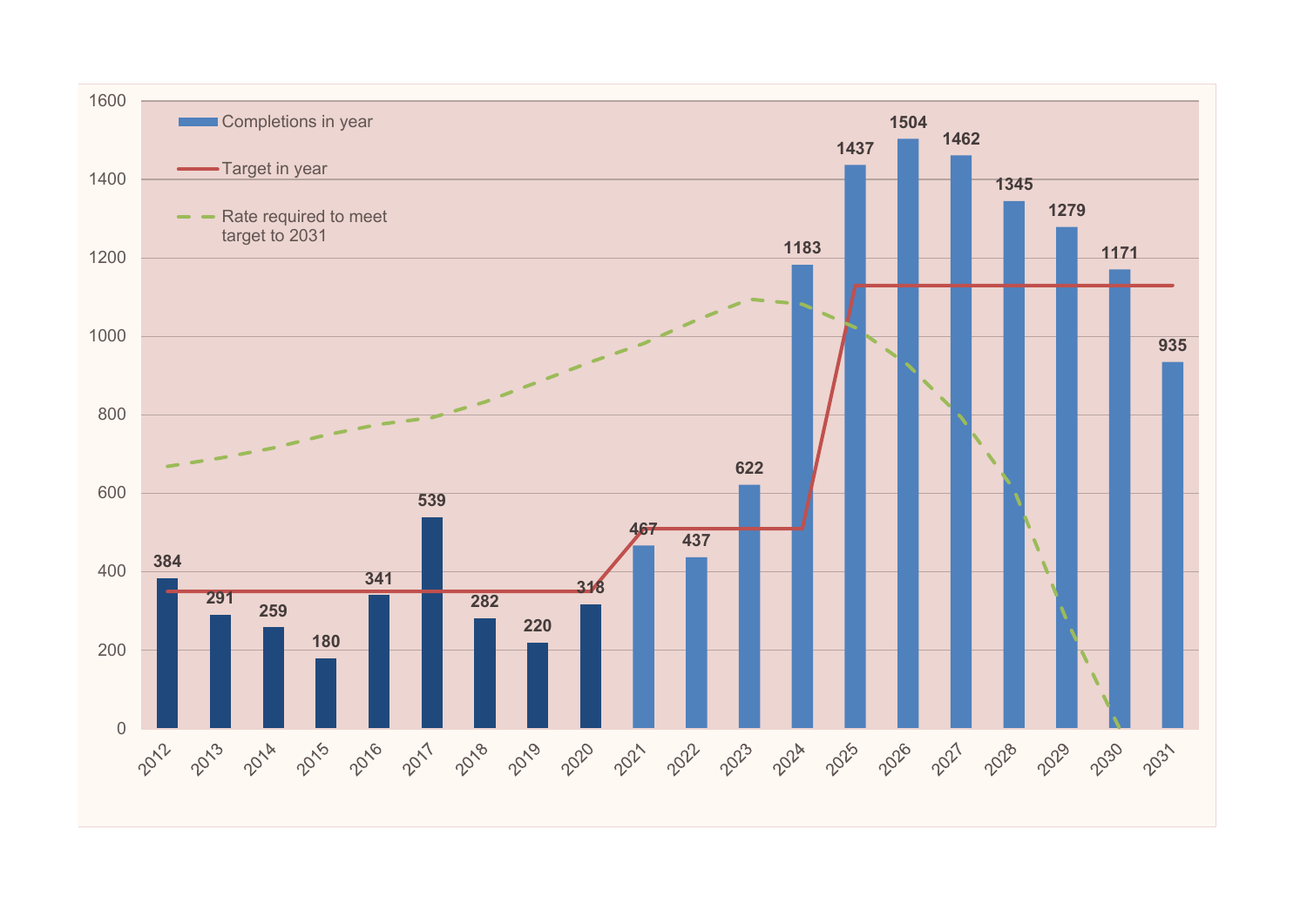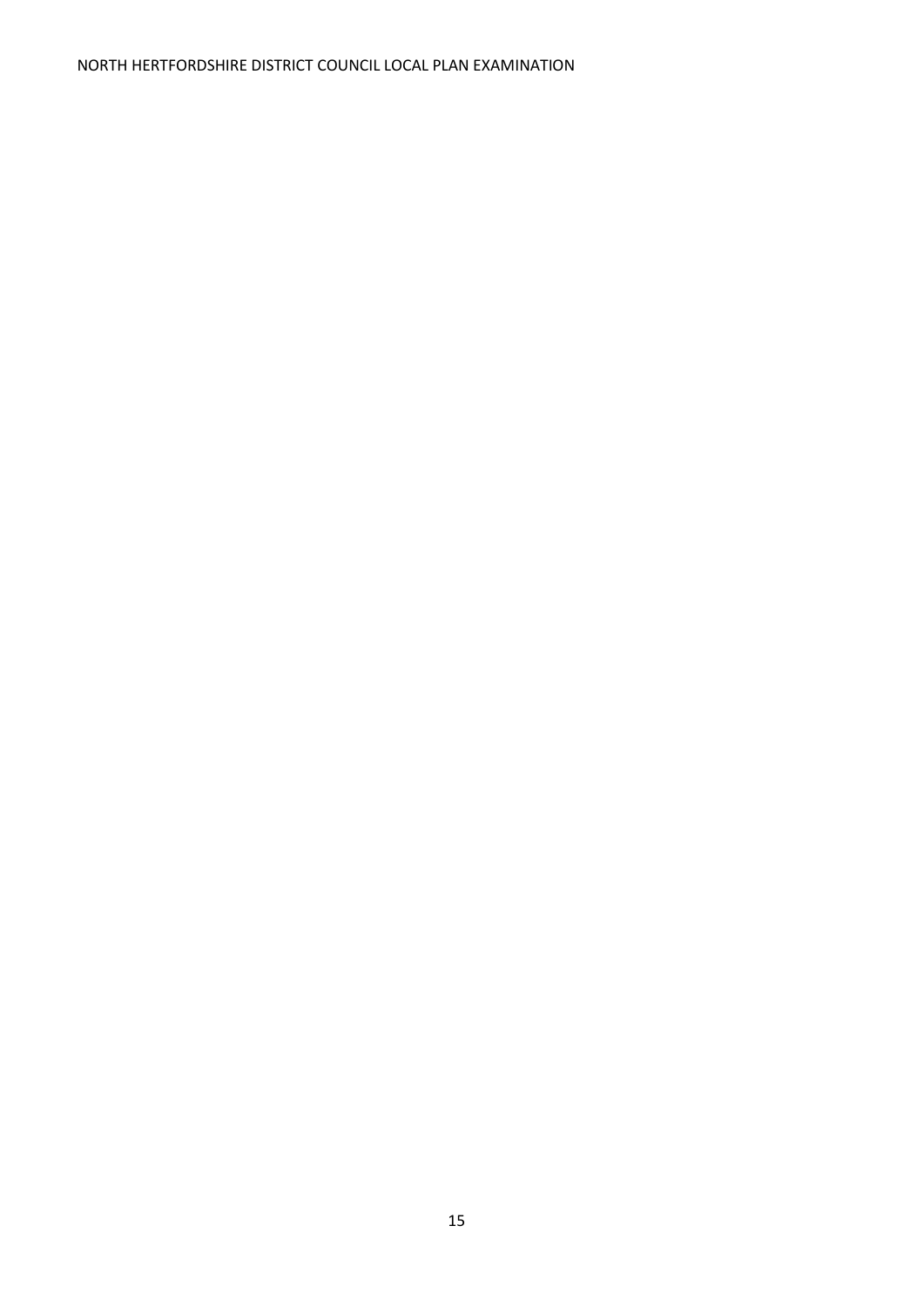# **Appendix B: Consideration of five-year supply scenarios**

| <b>Approach considered</b>                                                    |                                                                                                                                  | <b>Commentary based upon revised trajectory</b>                                                                                                                                                                                                                                                                                                                                                                                                                                                                                                                                                                                                                                              |
|-------------------------------------------------------------------------------|----------------------------------------------------------------------------------------------------------------------------------|----------------------------------------------------------------------------------------------------------------------------------------------------------------------------------------------------------------------------------------------------------------------------------------------------------------------------------------------------------------------------------------------------------------------------------------------------------------------------------------------------------------------------------------------------------------------------------------------------------------------------------------------------------------------------------------------|
| <b>Housing</b><br>requirement                                                 | <b>Trajectory</b>                                                                                                                |                                                                                                                                                                                                                                                                                                                                                                                                                                                                                                                                                                                                                                                                                              |
| Amended<br>requirement<br>of 13,000                                           | Non-stepped approach<br>(650 homes per year 2011-<br>2031)                                                                       | No prospect of demonstrating a five-year supply under Sedgefield approach until 2025 at<br>the earliest. Measure of 2.7 years at 1 April 2020. Liverpool identifies potential supply of 5.0<br>years at 2022 but not at point of examination / adoption.                                                                                                                                                                                                                                                                                                                                                                                                                                     |
| homes to<br>reflect 2018-<br>based OAN<br>for NHDC<br>and unmet<br>needs from | <b>Two-Stepped approach</b><br>broadly based upon IMR 1<br>(400 homes per year 2011-<br>2021; 900 homes per year<br>2021-2031)   | Sedgefield does not demonstrate five-year supply until 2024 with measure of 3.6 years at 1<br>April 2020. Liverpool as above with 4.0 year supply at 1 April 2020.                                                                                                                                                                                                                                                                                                                                                                                                                                                                                                                           |
| Luton                                                                         | Three-stepped approach<br>(350 homes per year 2011-<br>2020; 500 homes per year<br>2020-2024; 1,120 homes<br>per year 2024-2031) | This approach would set a target of 350 homes per year for the period to 31 March 2020<br>broadly reflecting actual delivery. The remaining plan period would be split. A target of 500<br>homes per year would apply for the next four five years, increasing to 1,120 for the<br>remainder of the Plan period. This option provides the only realistic prospect of<br>demonstrating a robust five-year supply at the point of assessment / adoption with a 5.3<br>year supply under the Liverpool approach at 1 April 2020. Five-year supply would hold at<br>between 5.2 years and 5.6 years until 2024. Housing Delivery Test results would not fall<br>below threshold of 75% in NPPF2. |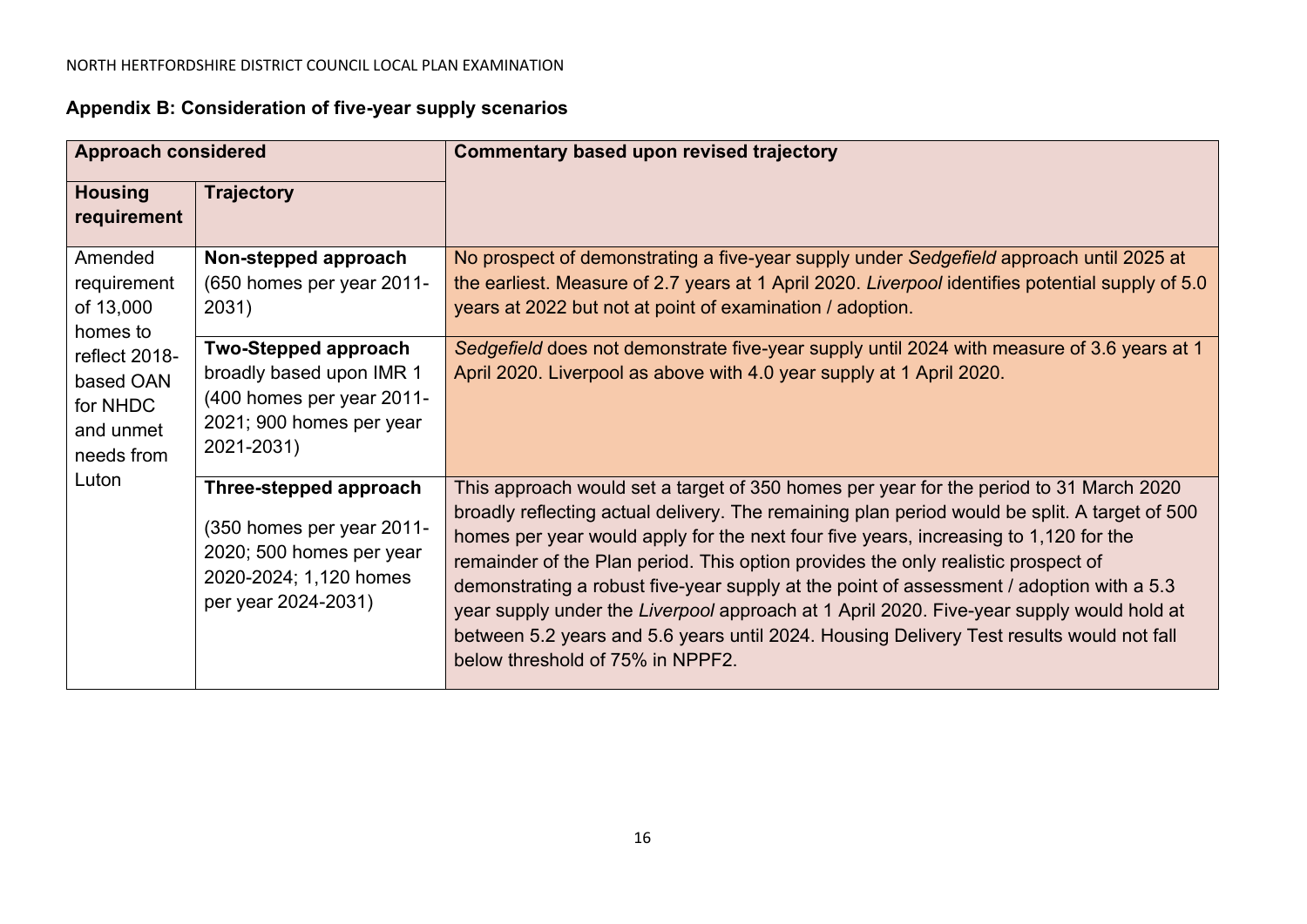### **Appendix C: Five-year supply and indicative Housing Delivery Test calculations**

(Actual figures at 1 April 2020. Subsequent years assume housing delivery as per App. A)

### Scenario 1:

Housing requirement: 13,000; Non-stepped approach (650 homes per year 2011-2031)

|   | <b>Five-year supply (Sedgefield)</b>                                      | 1 April<br>2020 | 1 April<br>2021 | 1 April<br>2022 | 1 April<br>2023 | 1 April<br>2024 |
|---|---------------------------------------------------------------------------|-----------------|-----------------|-----------------|-----------------|-----------------|
| А | Cumulative completions since 1 April 2011                                 | 2,814           | 3,281           | 3,718           | 4,340           | 5,523           |
| B | Cumulative target since 1 April 2011                                      | 5,850           | 6,500           | 7,150           | 7,800           | 8,450           |
| C | Shortfall against target as at 1 April $(A - C)$                          | $-3,036$        | $-3,219$        | $-3,432$        | $-3,460$        | $-2,927$        |
| D | Target for next five years                                                | 3,250           | 3,250           | 3,250           | 3,250           | 3,250           |
| E | Shortfall to be addressed in five year period<br>(Sedgefield method) (-C) | 3,036           | 3,219           | 3,432           | 3,460           | 2,927           |
| F | Buffer to be applied                                                      | $+20%$          | $+20%$          | $+20%$          | $+20%$          | $+20%$          |
| G | Total five year requirement $(D + E) * F$                                 | 7,543           | 7,763           | 8,018           | 8,052           | 7,412           |
| н | Projected delivery in five-year period                                    | 4,146           | 5,183           | 6,208           | 6,931           | 7,027           |
|   | Years land supply $(H/G) * 5$                                             | 2.7             | 3.3             | 3.9             | 4.3             | 4.7             |

|             | <b>Five-year supply (Liverpool)</b>                                                     | 1 April<br>2020 | 1 April<br>2021 | 1 April<br>2022 | 1 April<br>2023 | 1 April<br>2024 |
|-------------|-----------------------------------------------------------------------------------------|-----------------|-----------------|-----------------|-----------------|-----------------|
| A           | Cumulative completions since 1 April 2011                                               | 2,814           | 3,281           | 3,718           | 4,340           | 5,523           |
| B           | Cumulative target since 1 April 2011                                                    | 5,850           | 6,500           | 7,150           | 7,800           | 8,450           |
| $\mathbf C$ | Shortfall against target as at 1 April                                                  | $-3,036$        | $-3,219$        | $-3,432$        | $-3,460$        | $-2,927$        |
| D           | Target for next five years                                                              | 3,250           | 3,250           | 3,250           | 3,250           | 3,250           |
| E           | Shortfall to be addressed in five year period<br>(Liverpool method) (-C annualised * 5) | 1,380           | 1,610           | 1,907           | 2.163           | 2,091           |
| F           | Buffer to be applied                                                                    | $+20%$          | $+20%$          | $+20%$          | $+20%$          | $+20%$          |
| G           | Total five year requirement $(D + E) * F$                                               | 5,556           | 5,831           | 6,188           | 6,495           | 6,409           |
| H           | Projected delivery in five-year period                                                  | 4,146           | 5,183           | 6,208           | 6,931           | 7,027           |
|             | Years land supply $(H/G) * 5$                                                           | 3.7             | 4.4             | 5.0             | 5.3             | 5.5             |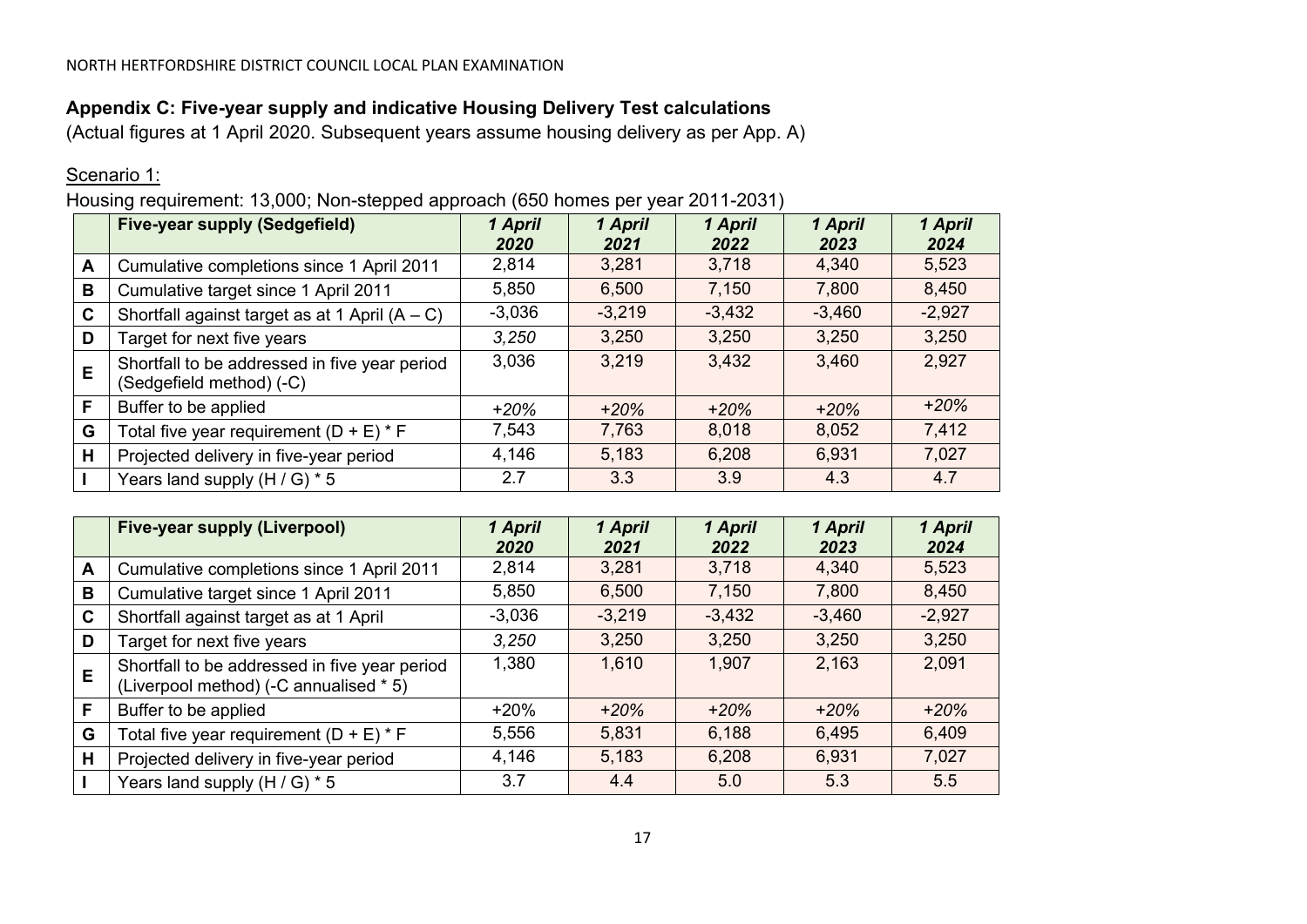# Scenario 2:

Housing requirement: 13,000

Two-stepped approach based upon IMR1 (400 homes per year 2011-2021; 900 homes per year 2021-2031)

|              | <b>Five-year supply (Sedgefield)</b>                                      | 1 April<br>2020 | 1 April<br>2021 | 1 April<br>2022 | 1 April<br>2023 | 1 April<br>2024 |
|--------------|---------------------------------------------------------------------------|-----------------|-----------------|-----------------|-----------------|-----------------|
| $\mathbf{A}$ | Cumulative completions since 1 April 2011                                 | 2,814           | 3,281           | 3,718           | 4,340           | 5,523           |
| B            | Cumulative target since 1 April 2011                                      | 3,600           | 4,000           | 4,900           | 5,800           | 6,700           |
| C            | Shortfall against target as at 1 April $(A - C)$                          | $-786$          | $-719$          | $-1,182$        | $-1,460$        | $-1,177$        |
| D            | Target for next five years                                                | 3,500           | 4,000           | 4,500           | 4,500           | 4,500           |
| E            | Shortfall to be addressed in five year period<br>(Sedgefield method) (-C) | 786             | 719             | 1,182           | 1,460           | 1,177           |
| F            | Buffer to be applied                                                      | $+20%$          | $+20%$          | $+20%$          | $+20%$          | $+20%$          |
| G            | Total five year requirement $(D + E) * F$                                 | 5,743           | 6,263           | 6,818           | 7,152           | 6,812           |
| H            | Projected delivery in five-year period                                    | 4,146           | 5,183           | 6,208           | 6,931           | 7,027           |
|              | Years land supply $(H/G) * 5$                                             | 3.6             | 4.1             | 4.6             | 4.8             | 5.2             |

|              | <b>Five-year supply (Liverpool)</b>                                                     | 1 April<br>2020 | 1 April<br>2021 | 1 April<br>2022 | 1 April<br>2023 | 1 April<br>2024 |
|--------------|-----------------------------------------------------------------------------------------|-----------------|-----------------|-----------------|-----------------|-----------------|
| $\mathbf{A}$ | Cumulative completions since 1 April 2011                                               | 2,814           | 3,281           | 3,718           | 4,340           | 5,523           |
| B            | Cumulative target since 1 April 2011                                                    | 3,600           | 4,000           | 4,900           | 5,800           | 6,700           |
| $\mathbf C$  | Shortfall against target as at 1 April                                                  | $-786$          | $-719$          | $-1,182$        | $-1,460$        | $-1,177$        |
| D            | Target for next five years                                                              | 3,500           | 4,000           | 4,500           | 4,500           | 4,500           |
| E            | Shortfall to be addressed in five year period<br>(Liverpool method) (-C annualised * 5) | 357             | 360             | 657             | 913             | 841             |
| F            | Buffer to be applied                                                                    | $+20%$          | $+20%$          | $+20%$          | $+20%$          | $+20%$          |
| G            | Total five year requirement $(D + E) * F$                                               | 5,229           | 5,831           | 6,188           | 6,495           | 6,409           |
| H            | Projected delivery in five-year period                                                  | 4,146           | 5,183           | 6,208           | 6,931           | 7,027           |
|              | Years land supply $(H/G) * 5$                                                           | 4.0             | 4.4             | 5.0             | 5.3             | 5.5             |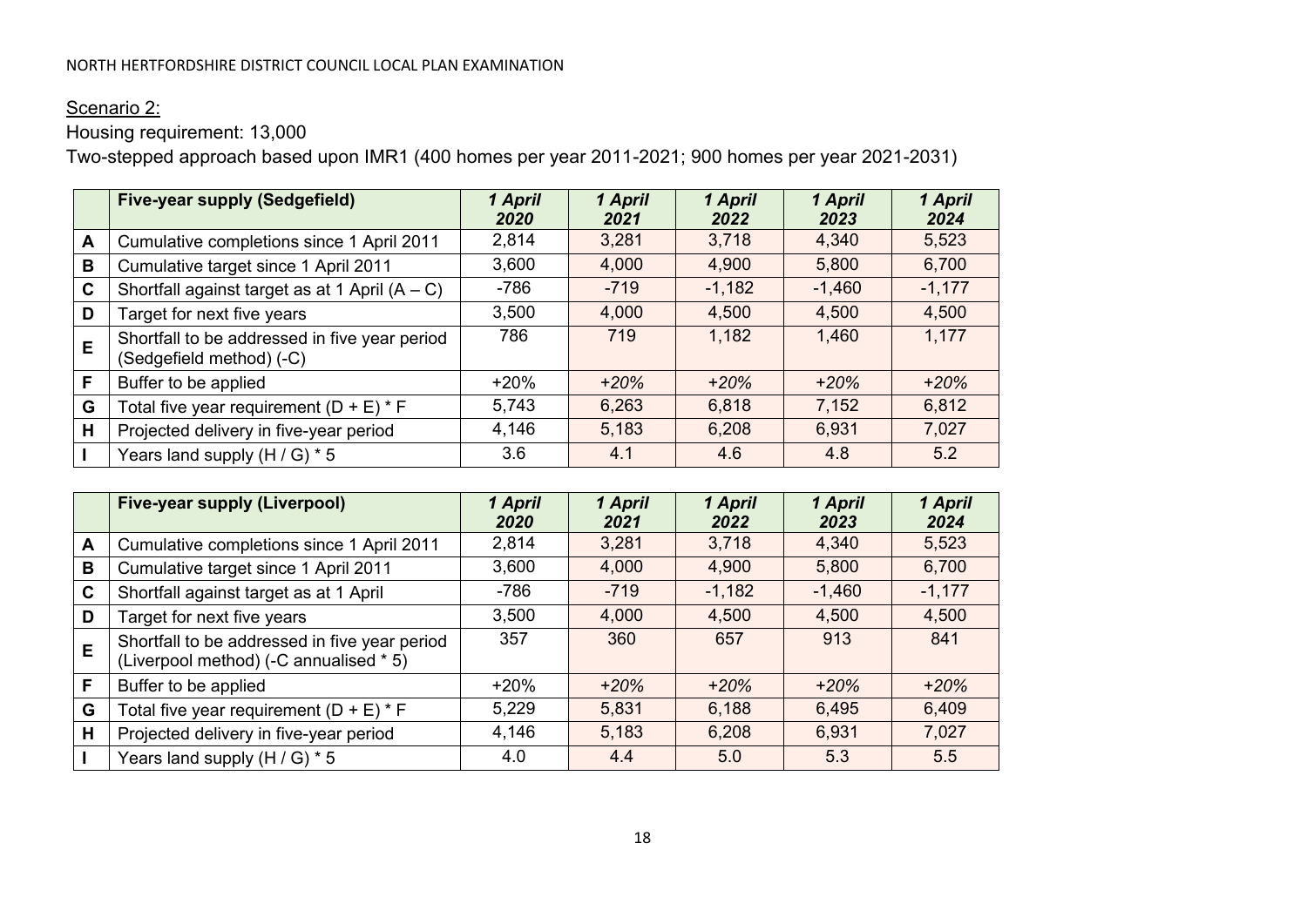#### Scenario 3:

Housing requirement: 13,000

Three-stepped approach (350 homes per year 2011-2020; 500 homes per year 2020-2024; 1,120 homes per year 2024-2031)

|              | <b>Five-year supply (Sedgefield)</b>                                      | 1 April<br>2020 | 1 April<br>2021 | 1 April<br>2022 | 1 April<br>2023 | 1 April<br>2024 |
|--------------|---------------------------------------------------------------------------|-----------------|-----------------|-----------------|-----------------|-----------------|
| $\mathsf{A}$ | Cumulative completions since 1 April 2011                                 | 2,814           | 3,281           | 3,718           | 4,340           | 5,523           |
| B            | Cumulative target since 1 April 2011                                      | 3,150           | 3,650           | 4,150           | 4,650           | 5,150           |
| C            | Shortfall against target as at 1 April $(A - C)$                          | $-336$          | $-369$          | -432            | $-310$          | $+373$          |
| D            | Target for next five years                                                | 3,120           | 3,740           | 4,360           | 4,980           | 5,600           |
| E            | Shortfall to be addressed in five year period<br>(Sedgefield method) (-C) | 336             | 369             | 432             | 310             | n/a             |
| F            | Buffer to be applied                                                      | $+20%$          | $+20%$          | $+20%$          | $+20%$          | $+20%$          |
| G            | Total five year requirement $(D + E) * F$                                 | 4,147           | 4,931           | 5,750           | 6,348           | 6,720           |
| Н            | Projected delivery in five-year period                                    | 4,146           | 5,183           | 6,208           | 6,931           | 7,027           |
|              | Years land supply $(H/G) * 5$                                             | 5.00            | 5.26            | 5.40            | 5.46            | 5.23            |

|   | <b>Five-year supply (Liverpool)</b><br><b>RECOMMENDED APPROACH</b>                      | 1 April<br>2020 | 1 April<br>2021 | 1 April<br>2022 | 1 April<br>2023 | 1 April<br>2024 |
|---|-----------------------------------------------------------------------------------------|-----------------|-----------------|-----------------|-----------------|-----------------|
| A | Cumulative completions since 1 April 2011                                               | 2,814           | 3,281           | 3,718           | 4,340           | 5,523           |
| B | Cumulative target since 1 April 2011                                                    | 3,150           | 3,650           | 4,150           | 4,650           | 5,150           |
| C | Shortfall against target as at 1 April                                                  | $-336$          | $-369$          | $-432$          | $-310$          | $+373$          |
| D | Target for next five years                                                              | 3,120           | 3,740           | 4,360           | 4,980           | 5,600           |
| E | Shortfall to be addressed in five year period<br>(Liverpool method) (-C annualised * 5) | 153             | 185             | 240             | 194             | n/a             |
| F | Buffer to be applied                                                                    | $+20%$          | $+20%$          | $+20%$          | $+20%$          | $+20%$          |
| G | Total five year requirement $(D + E) * F$                                               | 3927            | 4709            | 5520            | 6209            | 6720            |
| H | Projected delivery in five-year period                                                  | 4,146           | 5,183           | 6,208           | 6,931           | 7,027           |
|   | Years land supply $(H/G)$ * 5                                                           | 5.28            | 5.50            | 5.62            | 5.58            | 5.23            |